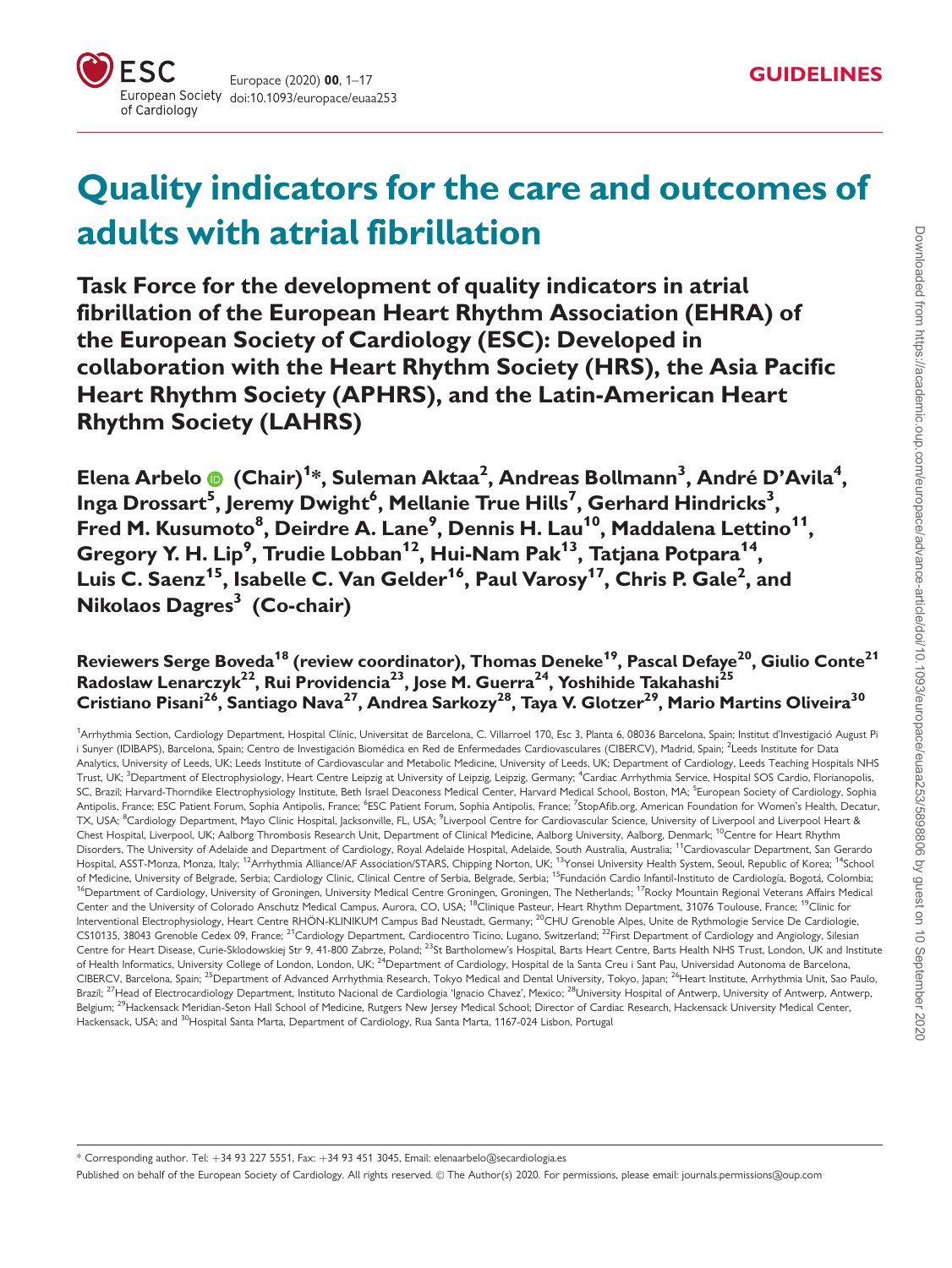<span id="page-1-0"></span>

| <b>Aims</b>                   | To develop quality indicators (QIs) that may be used to evaluate the quality of care and outcomes for adults with<br>atrial fibrillation (AF).                                                                                                                                                                                                                                                                                                                                                                                                                                                                                                                                                                                                                                                                                                                                                                                                                                                                                                             |
|-------------------------------|------------------------------------------------------------------------------------------------------------------------------------------------------------------------------------------------------------------------------------------------------------------------------------------------------------------------------------------------------------------------------------------------------------------------------------------------------------------------------------------------------------------------------------------------------------------------------------------------------------------------------------------------------------------------------------------------------------------------------------------------------------------------------------------------------------------------------------------------------------------------------------------------------------------------------------------------------------------------------------------------------------------------------------------------------------|
| <b>Methods</b><br>and results | We followed the ESC methodology for QI development. This methodology involved (i) the identification of the<br>domains of AF care for the diagnosis and management of AF (by a group of experts including members of the ESC<br>Clinical Practice Guidelines Task Force for AF); (ii) the construction of candidate QIs (including a systematic review<br>of the literature); and (iii) the selection of the final set of QIs (using a modified Delphi method). Six domains of<br>care for the diagnosis and management of AF were identified: (i) Patient assessment (baseline and follow-up), (ii)<br>Anticoagulation therapy, (iii) Rate control strategy, (iv) Rhythm control strategy, (v) Risk factor management, and<br>(vi) Outcomes measures, including patient-reported outcome measures (PROMs). In total, 17 main and 17 second-<br>ary Qls, which covered all six domains of care for the diagnosis and management of AF, were selected. The out-<br>come domain included measures on the consequences and treatment of AF, as well as PROMs. |
| <b>Conclusion</b>             | This document defines six domains of AF care (patient assessment, anticoagulation, rate control, rhythm control,<br>risk factor management, and outcomes), and provides 17 main and 17 secondary Qls for the diagnosis and manage-<br>ment of AF. It is anticipated that implementation of these QIs will improve the quality of AF care.                                                                                                                                                                                                                                                                                                                                                                                                                                                                                                                                                                                                                                                                                                                  |
| <b>Keywords</b>               | Atrial fibrillation • Quality indicators • Outcome measures                                                                                                                                                                                                                                                                                                                                                                                                                                                                                                                                                                                                                                                                                                                                                                                                                                                                                                                                                                                                |

# **Abbreviations**

| AF            | atrial fibrillation                                 |
|---------------|-----------------------------------------------------|
| <b>EORP</b>   | <b>EURObservational Research Programme</b>          |
| <b>ESC</b>    | European Society of Cardiology                      |
| <b>INR</b>    | international normalized ratio                      |
| LV            | left ventricle                                      |
| <b>LVEF</b>   | left ventricular ejection fraction                  |
| <b>PRISMA</b> | Preferred Reporting Items for Systematic Review and |
|               | Meta-Analyses                                       |
| <b>PROMs</b>  | patient-reported outcome measures                   |
| <b>PVs</b>    | pulmonary veins                                     |
| OI            | quality indicator                                   |
| OoL           | quality of life                                     |
| RCT           | randomized controlled trial                         |

# Introduction

Atrial fibrillation (AF) is a key public health challenge and a major source of morbidity, mortality, and economic burden for govern-ments worldwide.<sup>[1](#page-13-0)</sup> Despite progress in the management of patients with AF, this arrhythmia is still a major cause of stroke, heart failure, and cardiovascular morbidity and mortality globally.<sup>[2](#page-13-0)</sup> Additionally, AF is associated with cognitive impairment, $3-5$  reduced quality of life  $(QoL)$ , <sup>6,7</sup> depression, <sup>[8](#page-13-0)</sup> and frequent hospital admissions. <sup>[9–11](#page-13-0)</sup> The magnitude of the economic burden of AF is increasing, mainly driven by AF-related complications and management costs, particularly those associated with hospitalizations. $2,12,13$  $2,12,13$ 

Data from the EURObservational Research Programme in AF (EORP-AF) found that adherence to guideline-recommended therapies in the treatment of AF is associated with lower mortality, $14$  yet large variability persists in the delivery of such therapies across Europe.<sup>15,16</sup> To improve the implementation of evidence-based medi- $\frac{17}{2}$  some professional organizations have developed quality standards, clinical indicators, and quality measures to evaluate and improve

the quality of AF care.<sup>18–21,[22](#page-13-0)</sup> However, no AF quality indicators (QIs) have been specifically designed for the wider international community.

Hence, the European Heart Rhythm Association (EHRA), in collaboration with the Asian Pacific Heart Rhythm Society (APHRS), the Heart Rhythm Society (HRS), and the Latin-American Heart Rhythm Society (LAHRS), established the AF QI Working Group, which was tasked with the development of QIs for the diagnosis and management of adults with AF. It is hoped that these QIs can serve as a mechanism to improve the quality of AF care, and be used by healthcare providers to evaluate care delivery at the patient, centre, and national levels.

To enhance the translation of guideline recommendations into clinical practice and give healthcare providers the tools to identify opportunities for improvement, a summary of the AF QIs has been embedded in the 2020 ESC Clinical Practice Guidelines for AF.<sup>23</sup> Efforts were made to ensure alignment between the developed QIs and the ESC Guidelines for AF, which may differ from recommendations developed by other professional organizations.

# Methods

The detailed methodology for the development of QIs for the quantification of cardiovascular care and outcomes for the ESC Clinical Practice Guidelines is published separately.<sup>[24](#page-13-0)</sup> This methodology consists of a fourstep process: identification of the key domains of care; construction of candidate indicators; selection of a final QI set; and undertaking of a feasibility assessment. In this document, we have identified important domains of AF care, and developed QIs for each domain. The development process involved conducting a systematic review of the literature, and using a modified Delphi method<sup>25</sup> to derive the final set of QIs and divide them into main and secondary QIs. The next step would be to conduct a feasibility assessment of the developed QIs using existing AF registries.<sup>24</sup>

Quality indicators may be divided into structural, process, and outcome indicators.<sup>26</sup> For each proposed QI, we provided relevant specifications, including numerator, denominator, measurement period, and measurement duration. However, no care settings were suggested, because the proposed QIs are applicable in both the inpatient and outpatient care. It is, thus, important to determine locally the clinical setting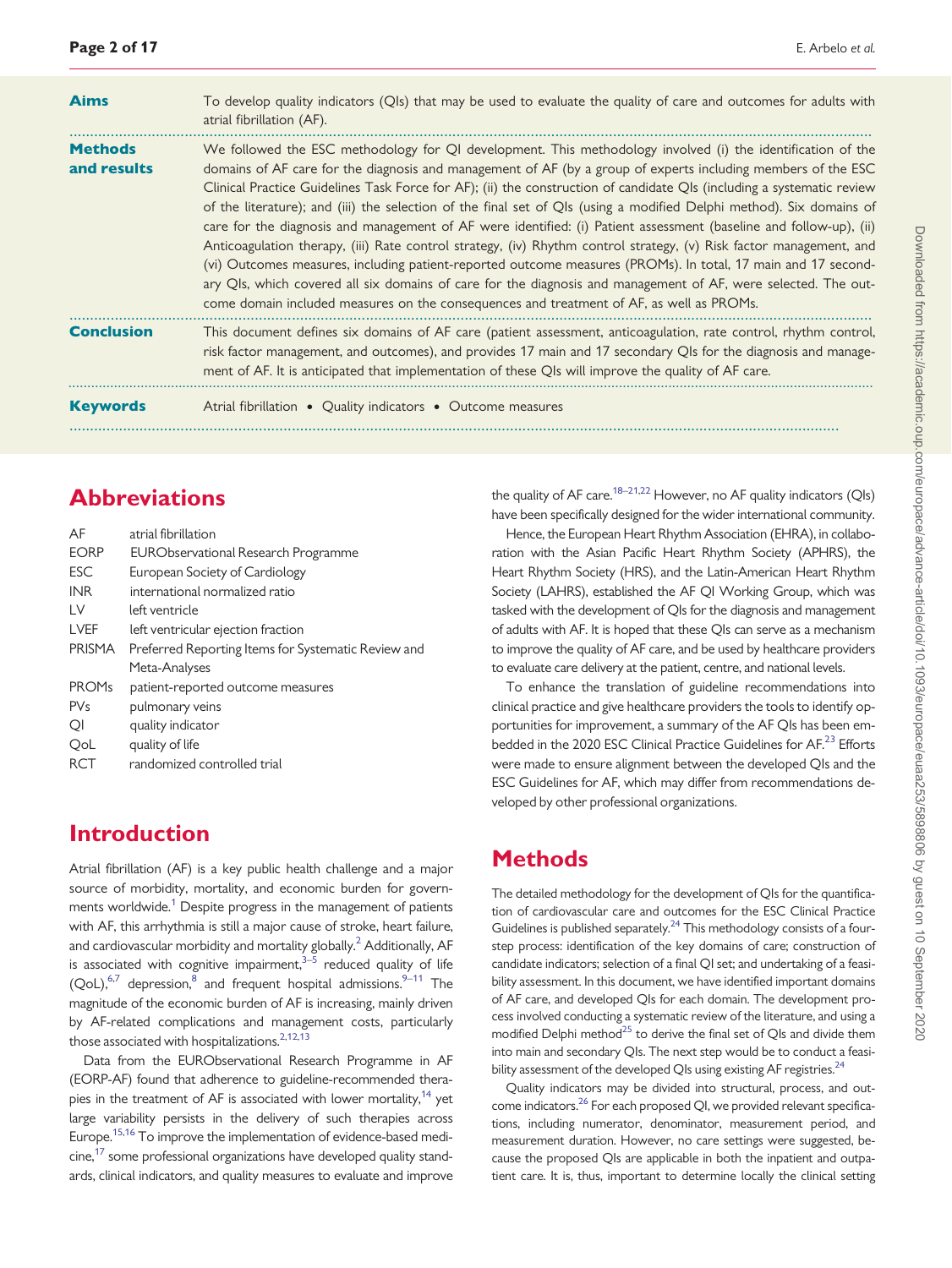<span id="page-2-0"></span>during which QIs are applied in order to ensure the same processes of care are evaluated between healthcare providers.

#### Members of the Working Group

The Working Group comprised members of the ECG Clinical Practice Guidelines Task Force, as well as international experts in AF management, patients with AF, and representatives from patient organizations. Six domains of AF care were defined: (i) Patient assessment (baseline and follow-up), (ii) Anticoagulation therapy, (iii) Rate control strategy, (iv) Rhythm control strategy, (v) Risk factor management, and (vi) Outcomes measures, including patient-reported outcome measures (PROMs). The names, affiliations, and conflicts of interest of the AF QIs Working Group are provided in [Supplementary material, Appendix 1](https://academic.oup.com/europace/article-lookup/doi/10.1093/europace/euaa253#supplementary-data).

### Systematic review

#### Search strategy

We conducted a systematic review of the published literature in accordance with the Preferred Reporting Items for Systematic Review and Meta-Analyses (PRISMA) statement<sup>[27,28](#page-13-0)</sup> [\(Supplementary material,](https://academic.oup.com/europace/article-lookup/doi/10.1093/europace/euaa253#supplementary-data) [Appendix 2](https://academic.oup.com/europace/article-lookup/doi/10.1093/europace/euaa253#supplementary-data)). We searched two online bibliographic databases: MEDLINE and Embase via OVID $^\circledR.$  The initial search strategy was developed in MEDLINE using keywords and, when available, Medical Subject Headings (MesH) based on three main terms: 'atrial fibrillation', 'quality indicators', and 'outcome measures' [\(Supplementary material, Appendix 3](https://academic.oup.com/europace/article-lookup/doi/10.1093/europace/euaa253#supplementary-data)). The final search strategies were then developed using an iterative process, which also included citations search, grey literature, and a hand search of the reference lists of the selected studies.

We included randomized controlled trials (RCTs) and observational studies, including local, national, and international registries. We excluded systematic reviews, meta-analyses, editorial letters, and conference proceedings. We only included the main publications of major trials and registries from which our search obtained only their sub-studies. The search was restricted to full-text articles published in the English language with a publication date between 1 January 2014 and 5 October 2019, to capture QIs and outcome measures for AF from contemporary practice.

#### Eligibility criteria

We included articles that fulfilled the following criteria: (i) the study population was adult patients ( $\geq$ 18 years old) with AF, (ii) the study explicitly stated at least one QI or outcome measure to define best practice for AF diagnosis and/or management, (iii) the study provided specifications for the QI or outcome measure (e.g. definition, data collection source, method of reporting), (iv) RCT or registry, and (v) full-text publication. No restrictions were applied to the presence of, or the type of, intervention or comparison in the study.

#### Study selection

A reference manager software (Zotero) was used for duplicates removal and data management. Two authors (Suleman Aktaa and Elena Arbelo) independently examined the abstracts of the studies retrieved from the search against the inclusion criteria. Disagreements were resolved through discussion and review of the full text of the article when required.

#### Data extraction

The full texts of the included studies were independently reviewed by two authors (Suleman Aktaa and Elena Arbelo). All QIs relevant to the agreed six domains of AF care, namely: (i) Patient assessment (baseline and follow-up), (ii) Anticoagulation therapy, (iii) Rate control strategy, (iv) Rhythm control strategy, (v) Risk factor management, and (vi) Outcomes measures (including PROMs) were extracted and listed on an

Excel spreadsheet. When available, the following information was obtained for the extracted QIs: definition (including numerator, denominator, and exclusions), objective, type of QI (structural, process, outcome, or PROM), domain of application, and potential data collection source.

### Clinical practice guidelines and existing QIs

In addition to the systematic review outlined earlier, we reviewed relevant clinical practice guidelines and existing QIs from different professional organizations (Table [1](#page-3-0)). The goal of the clinical practice guidelines review was to identify the recommendations with the strongest association with benefit or harm and to assess these recommendations against the ESC cri-teria for QIs (Table [2](#page-3-0)). $^{24}$  $^{24}$  $^{24}$  Additionally, existing publications on QIs for patients with AF were also reviewed and, when applicable, information about the feasibility and/or validity of these measures was obtained.

#### Data synthesis

#### Candidate QIs

A list of candidate QIs was derived from the aforementioned systematic review and classified into structural, process, or outcome measures depending on the aspect of care being measured<sup>26</sup>. For each QI, a detailed definition was provided in order to facilitate the evaluation process.

#### Modified Delphi process

We used the modified Delphi process<sup>[25,](#page-13-0) [29](#page-13-0)</sup> to evaluate the candidate QIs and arrive at the final set of QIs. Instructions on the voting process, including QIs criteria (Table [2](#page-3-0)) were sent to the Working Group before the vote. All measures were independently graded by each member of the Group using the SurveyMonkey platform. Three rounds of voting were conducted, with a teleconference after each round to discuss the results of the vote. In the first voting round, we used a 9-point ordinal scale, where ratings of 1 to 3 signified that the QI was not valid; ratings of 4 to 6 meant that the QI was of uncertain validity; and ratings of 7 to 9 indicated that the QI was valid. Candidate QIs were included if  $\geq$ 75% of the Working Group members ranked them between 7 and 9, and were excluded if >75% of the Working Group members ranked them between 1 and 3. Indicators that did not fall in the two categories above were carried forward to the second voting round, where a 3-point scale (should not be included, maybe, and should be included) was implemented, but the same percentage agreement ( $\geq$ 75% of the Working Group members) cut-off was used. The final round comprised a binary, 'yes' or 'no' questionnaire to obtain the Working Group members' agreement on the proposed final set of QIs.

# **Results**

# Search results

The literature search retrieved 2954 articles, of which 441 met the inclusion criteria (Figure [1](#page-4-0)). These articles were used to extract a total of 352 candidate QIs (17 related to structure, 162 to process, and 173 related to outcomes) before the first voting round. Of these 34 QIs (19 related to process and 15 related to outcomes) were selected by the end of the second round (Table [3](#page-5-0)). Over 93% of the Working Group members agreed on this final set of QIs in the third voting round.

The domains for AF care identified by the Working Group were: (i) Patient assessment (baseline and follow-up), (ii) Anticoagulation therapy, (iii) Rate control strategy, (iv) Rhythm control strategy, (v) Risk factor management, and (vi) Outcome measures (including PROMs). For each domain, main, and for some secondary, QIs have been developed. Figure [2](#page-6-0) shows the main QIs according to their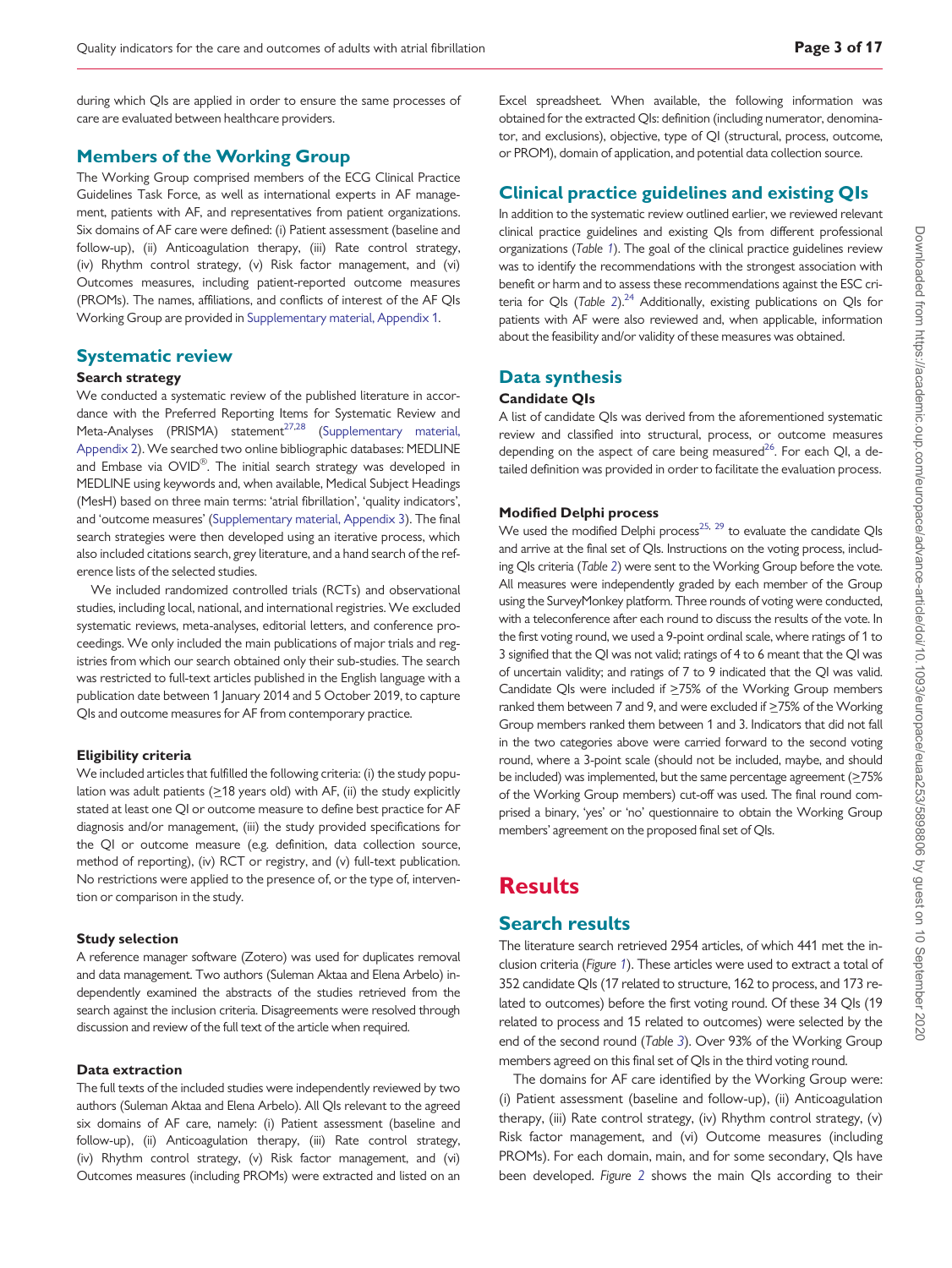# <span id="page-3-0"></span>Table I Existing clinical practice guidelines and QIs used during the development process

| Organization                                                                                                                          | <b>Type</b>                         | Year | <b>Country/Region</b> |
|---------------------------------------------------------------------------------------------------------------------------------------|-------------------------------------|------|-----------------------|
| ESC Guideline for the management of patients with atrial<br>fibrillation <sup>23</sup>                                                | Clinical Practice Guidelines        | 2020 | Europe                |
| ICHOM international standard set of outcome measures for<br>patients with atrial fibrillation <sup>134</sup>                          | Ols                                 | 2020 | Worldwide             |
| AHA/ACC/HRS focused update of the 2014 AHA/ACC/HRS<br>Guideline for the management of patients with atrial fibrillation <sup>31</sup> | <b>Clinical Gractice Guidelines</b> | 2019 | <b>United States</b>  |
| Canadian quality indicators for atrial fibrillation and atrial flutter <sup>20</sup>                                                  | Ols                                 | 2019 | Canada                |
| Harmonized outcome measures for use in atrial fibrillation patient<br>registries and clinical practice <sup>154</sup>                 | Ols                                 | 2019 | <b>United States</b>  |
| ACC/AHA clinical performance and quality measures for adults<br>with atrial fibrillation or atrial flutter <sup>18</sup>              | Ols                                 | 2016 | <b>United States</b>  |
| ESC Guidelines for the management of atrial fibrillation<br>$d$ eveloped <sup>2</sup>                                                 | Clinical Practice Guidelines        | 2016 | Europe                |
| NICE atrial fibrillation quality standard <sup>21</sup>                                                                               | Ols                                 | 2015 | United Kingdom        |
| AHA/ACC/HRS Guidelines for the management of patients with<br>atrial fibrillation <sup>30</sup>                                       | <b>Clinical Practice Guidelines</b> | 2014 | <b>United States</b>  |

QI, quality indicators; AHA, American Heart Association; ACC, American College of Cardiology; ESC, European Society of Cardiology; ICHOM, International Consortium for Health Outcomes Measurement; NICE, National Institute for Care and Health Excellence.

# Table 2 Criteria for the development and evaluation of the ESC quality indicators for cardiovascular disease

| Domain           | Criteria                                                                                                                                                                                                                                                                                                                                                                     |
|------------------|------------------------------------------------------------------------------------------------------------------------------------------------------------------------------------------------------------------------------------------------------------------------------------------------------------------------------------------------------------------------------|
| Importance       | QI reflects a clinical area that is of high importance (e.g. common, major cause for morbidity, mortality, and/or health-related<br>quality of life impairment).<br>QI relates to an area where there are diparities or suboptimal care.<br>QI implementation will result in an improvement in patient outcomes.<br>QI may address appropriateness of medical interventions. |
| Evidence base    | QI is based on an acceptable evidence consistent with contemporary knowledge.<br>QI aligns with the respective ESC Clinical Practice Guideline recommendations.                                                                                                                                                                                                              |
| Specification    | QI has a clearly defined patient group to whom the measurement applies (denominator), including explicit exclusions.<br>QI has clearly defined accomplishment criteria (numerator).                                                                                                                                                                                          |
| Validity         | QI is able to correctly assess what it is intended to, adequately distinguishes between good and poor quality of care, and com-<br>pliance with the indicator would confer health benefits.                                                                                                                                                                                  |
| Reliability      | QI is reproducible even when data is extracted by different people, and estimates of performance on the basis of available data<br>are likely to be reliable and unbiased.                                                                                                                                                                                                   |
| Feasibility      | QI may be identified and implemented with reasonable cost and effort.<br>Data needed for the assessment is (or should be) readily available and easily extracted within an acceptable time frame.                                                                                                                                                                            |
| Interpretability | QI is interpretable by healthcare providers, so that practitioners can understand the results of the assessment and take actions<br>accordingly.                                                                                                                                                                                                                             |
| Actionability    | QI is influential to the current practice, where a large proportion of the determinants of adherence to the QI, are under the<br>control of healthcare providers.<br>This influence of QI on behaviour will likely improve care delivery.<br>QI is unlikely to cause negative unintended consequences.                                                                       |

QI, quality indicator.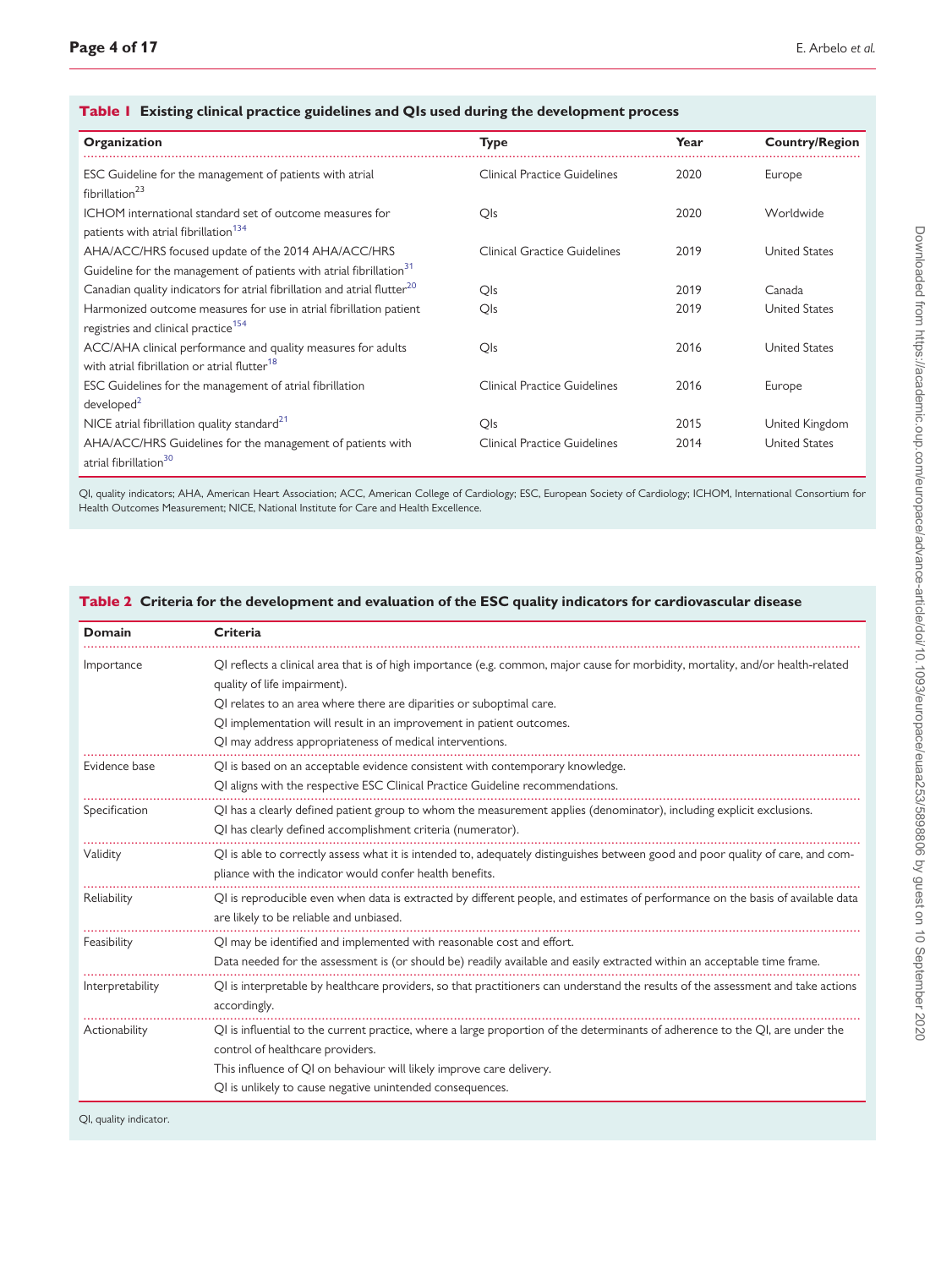<span id="page-4-0"></span>

Figure | PRISMA flow diagram for selection of included studies.

respective domain of care. The full set of main and secondary QIs, alongside their definitions, proposed measurement period (the time point at which the assessment is performed), measurement duration (the time frame needed for enough cases to be collected), and when applicable, the corresponding ESC Clinical Practice Guidelines recommendations are illustrated in APPENDIX 4. For each QI, a unique code was developed using the domain number and indicating whether the QI is main or secondary.

# Quality indicators

#### Domain 1: Patient assessment (baseline and follow-up)

Stroke prevention is the cornerstone of the AF patient management pathway, and 'avoid stroke/anticoagulation' is the 'A' of the ABC pathway<sup>32</sup>, within the 2020 ESC guidelines<sup>23</sup>.

Stroke risk in AF is not homogeneous and depends on the presence of various stroke risk factors<sup>33</sup>. The CHA<sub>2</sub>DS<sub>2</sub>-VASc score is recommended to assess stroke risk where the default should be to offer stroke prevention, unless the patient is low risk; hence use the

#### 01MQI1: Proportion of patients with cardio-embolic risk assessment using CHA<sub>2</sub>DS<sub>2</sub>-VASc score

Numerator: Number of patients with AF who have their CHA<sub>2</sub>DS<sub>2</sub>-VASc score documented at the time of diagnosis and at every follow-up appointment.

**Denominator:** Number of patients with AF.

01MQI2: Proportion of patients with bleeding risk assessment using a validated method, such as the HAS-BLED score

**Numerator:** Number of patients with AF who have their bleeding risk assessment documented at the time of diagnosis and at every follow-up appointment using a validated bleeding risk score.

**Denominator:** Number of patients with AF.

01MQI3: Proportion of patients with a measurement of their serum creatinine (or creatinine clearance)

Numerator: Number of patients with AF who have their serum creatinine checked at the time of diagnosis and at every follow-up appointment. Denominator: Number of patients with AF.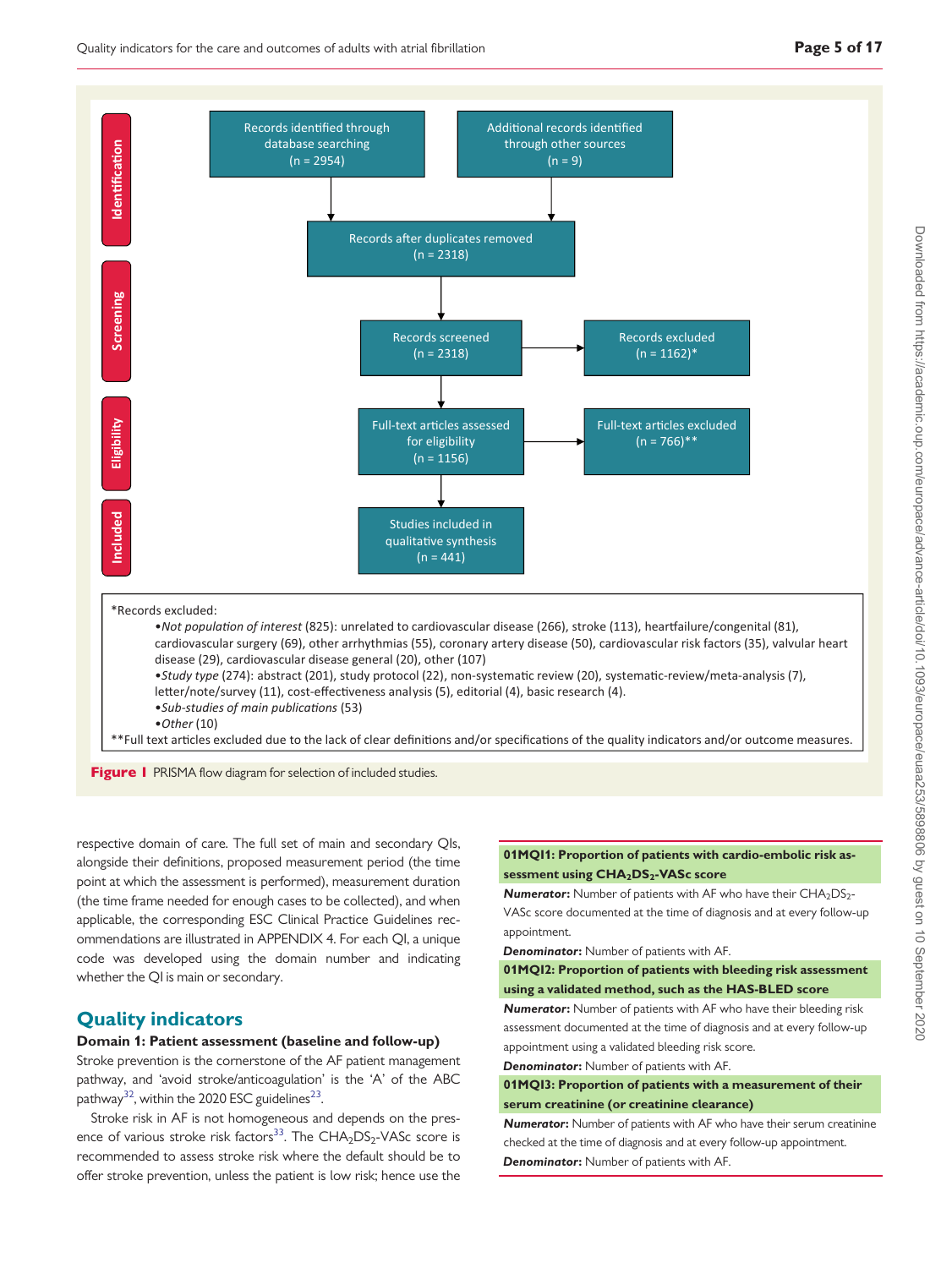| Code                 | <b>Quality indicators</b>                                                                                                                                                  |
|----------------------|----------------------------------------------------------------------------------------------------------------------------------------------------------------------------|
|                      |                                                                                                                                                                            |
| 01MQ11               | Domain 01: Patient assessment (at baseline and follow-up)<br>Proportion of patients with cardio-embolic risk assessment using CHA <sub>2</sub> DS <sub>2</sub> -VASc score |
| 01MQ12               | Proportion of patients with bleeding risk assessment using a validated method, such as the HAS-BLED score                                                                  |
| 01MQI3               | Proportion of patients with a measurement of their serum creatinine (or creatinine clearance)                                                                              |
| 01SQ11               | Proportion of people >65 years of age with risk factors for AF who have pulse check                                                                                        |
| 01SQ12               | Proportion of patients with AHREs detected on implantable cardiac devices who undergo further cardiovascular evaluation                                                    |
| 01SQ13               | Proportion of cryptogenic stroke patients who have been screened for AF                                                                                                    |
| 01SQ14               | Proportion of patients with an ECG documentation of AF                                                                                                                     |
| 01SQ15               | Proportion of patients who have been engaged in shared decision making when deciding treatment strategy                                                                    |
|                      | <b>Domain 02: Anticoagulation</b>                                                                                                                                          |
| 02MQ11               | Proportion of patients who are appropriately prescribed anticoagulation according to CHA <sub>2</sub> DS <sub>2</sub> -VASc score <sup>*</sup>                             |
| 02MQ12               | Proportion of patients with a CHA <sub>2</sub> DS <sub>2</sub> -VASc score of 0 for men and 1 for women who are inappropriately prescribed long-term                       |
|                      | anticoagulation                                                                                                                                                            |
| 02MQ13               | Proportion of patients with 'appropriate anticoagulation' at every follow-up visit, defined as:                                                                            |
|                      | c. TTR**>70% for vitamin-K antagonist.                                                                                                                                     |
|                      | d. Appropriate dose for NOAC according to manufacturer recommendations.                                                                                                    |
|                      | Domain 03: Rate control                                                                                                                                                    |
| 03MQ11               | Proportion of patients with permanent AF (i.e. where no attempt to restore sinus rhythm is planned), who are inappropriately                                               |
|                      | prescribed antiarrhythmic drugs                                                                                                                                            |
| 03SQ11               | Proportion of patients with LVEF<40% who are inappropriately prescribed non-dihydropyridine calcium-channel blockers                                                       |
|                      | Domain 04: Rhythm control                                                                                                                                                  |
| 04MQ11               | Proportion of patients with structural heart disease who are inappropriately prescribed class IC antiarrhythmic drugs                                                      |
| 04MQ12               | Proportion of patients with end-stage kidney disease who are inappropriately prescribed dofetilide or sotalol                                                              |
| 04MQ13               | Proportion of patients with symptomatic paroxysmal or persistent AF who are offered AF catheter ablation after failure of, or                                              |
|                      | intolerance to, one class I or class III antiarrhythmic drug                                                                                                               |
| 04SQ11               | Proportion of patients with complete electrical isolation of the PVs during AF catheter ablation procedures                                                                |
| 04SQ12               | Proportion of patients with new-onset persistent AF who are offered cardioversion                                                                                          |
|                      | Domain 05: Risk factor management                                                                                                                                          |
| 05MQ11               | Proportion of patients who have their modifiable risk factors identified                                                                                                   |
|                      | <b>Domain 06: Outcomes</b>                                                                                                                                                 |
|                      | Sub-domain 06.1: Consequences of the disease                                                                                                                               |
| 06.1MQ11             | Annual rate of all-cause mortality <sup>***</sup><br>Annual rate of ischaemic stroke or transient ischaemic attack <sup>®</sup>                                            |
| 06.1MQ12<br>06.1SQ11 | Annual rate of cardiovascular mortality <sup>***</sup>                                                                                                                     |
| 06.1SQ12             | Annual rate of cardiovascular hospitalization <sup>77</sup>                                                                                                                |
| 06.1SQ13             | Annual rate of overall thrombo-embolic event <sup>***</sup>                                                                                                                |
| 06.1SQ14             | Annual rate of clinician-reported symptom status assessment                                                                                                                |
|                      | Sub-domain 06.2: Consequences of treatment                                                                                                                                 |
| 06.2MQ11             | Annual rate of life-threatening or major bleeding events                                                                                                                   |
| 06.2MQI2             | Annual rate of procedure-related 30-day mortality                                                                                                                          |
| 06.2MQI3             | Annual rate of procedure-related major complications or drug-related serious adverse events                                                                                |
| 06.2SQ11             | Annual rate of haemorrhagic stroke                                                                                                                                         |
|                      | Sub-domain 06.3: Patient-reported outcomes                                                                                                                                 |
| 06.3MQ11             | Proportion of patients with health-related quality of life assessment                                                                                                      |
| 06.3SQ11             | Proportion of patients with patient-reported symptom status assessment                                                                                                     |
| 06.3SQI2             | Proportion of patients with physical function assessment                                                                                                                   |
| 06.3SQI3             | Proportion of patients with emotional well-being (including anxiety and depression) assessment                                                                             |
| 06.3SQ14             | Proportion of patients with cognitive function assessment                                                                                                                  |

<span id="page-5-0"></span>Table 3 Primary (green) and secondary (yellow) quality indicators for AF diagnosis and management

AF, atrial fibrillation; AHRE, atrial high-rate episodes; CHA<sub>2</sub>DS<sub>2</sub>-VASc, Congestive heart failure, Hypertension, Age  $\geq$ 75 years, Diabetes mellitus, Stroke, Vascular disease, Age 65–74 years, Sex category (female); ECG, electrocardiogram; HAS-BLED, Hypertension, Abnormal renal/liver function, Stroke, Bleeding history or predisposition, Labile INR, Elderly (>65 years), Drugs/alcohol concomitantly; LVEF, left ventricular ejection fraction; NOAC, non-vitamin K antagonist oral anticoagulants; PVs, pulmonary veins; TTR, time in therapeutic range.<br>\*Appropriateness of anticoagulation prescrip

Guidelines (and 2019 focused update) define anticoagulation prescription appropriateness and CHA<sub>2</sub>DS<sub>2</sub>-VASc score of  $\geq$ 2 for men and  $\geq$ 3 for women<sup>30,31</sup>.

\*\*TTR calculated using Rosendaal method.

\*\*\*Crude and risk-adjusted rates (risk adjustment should, as a minimum, consider age, sex, and comorbidities).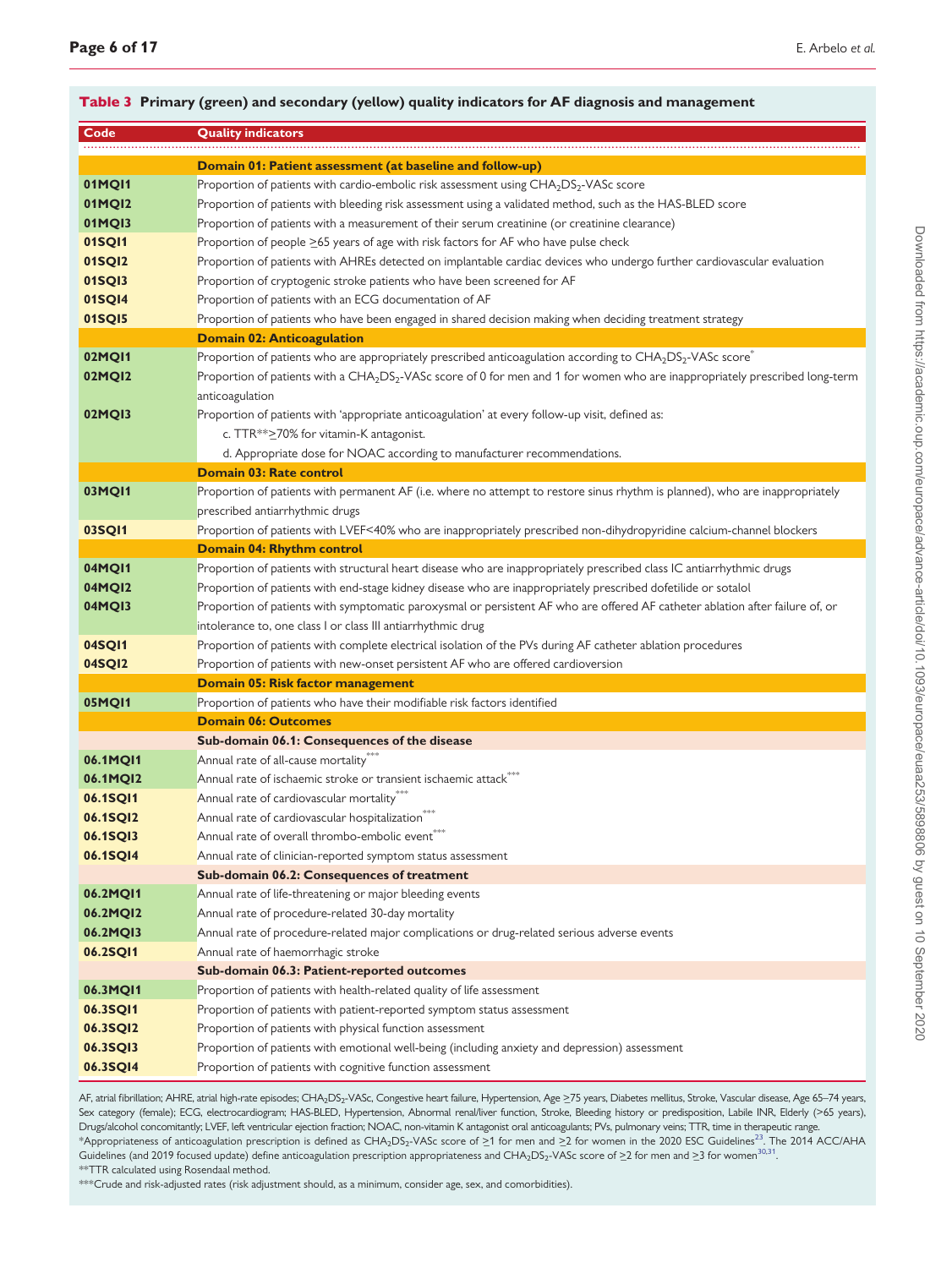<span id="page-6-0"></span>



 $CHA<sub>2</sub>DS<sub>2</sub>-VASc score to initially define low risk patients (CHA<sub>2</sub>DS<sub>2</sub>-$ VASc score 0 in males, 1 in females) who do not need antithrombotic therapy (indicator 01MQI1). The subsequent step is to offer stroke prevention in those with 1 or more risk factors  $(CHA<sub>2</sub>DS<sub>2</sub>-VASC$ score >1 in males, >2 in females). Since stroke risk is dynamic, and influenced by ageing and incident risk factors, risk reassessment should occur at every follow-up visit<sup>[34](#page-13-0)</sup>.

Bleeding risk changes over time as well and should also be assessed at every patient contact, initially to identify modifiable bleeding risks that should be mitigated, and to identify the 'high bleeding risk' patient who should be scheduled for early follow-up<sup>35</sup> (indicator 01MQI2).

Based on a Patient-Centered Outcomes Research Institute (PCORI) systematic review and evidence appraisal, the best validated bleeding risk score is the HAS-BLED score<sup>36</sup>. While stroke and bleeding risks track each other, the evidence shows that a formal bleeding risk score (HAS-BLED) is superior to stroke risk scores (e.g.  $CHADS<sub>2</sub>$ ,  $CHA<sub>2</sub>DS<sub>2</sub>-VASc$ ) for assessing bleeding risk<sup>37,38</sup>. A strategy for dynamic bleeding risk assessment using the HAS-BLED score has been shown to reduce bleeding risk and to increase oral anticoagulation  $(OAC)$  use<sup>39</sup>.

Given that renal function has implications for both stroke and bleeding risk $40$ , as well as prescriptions of OAC (choice of agent and dose),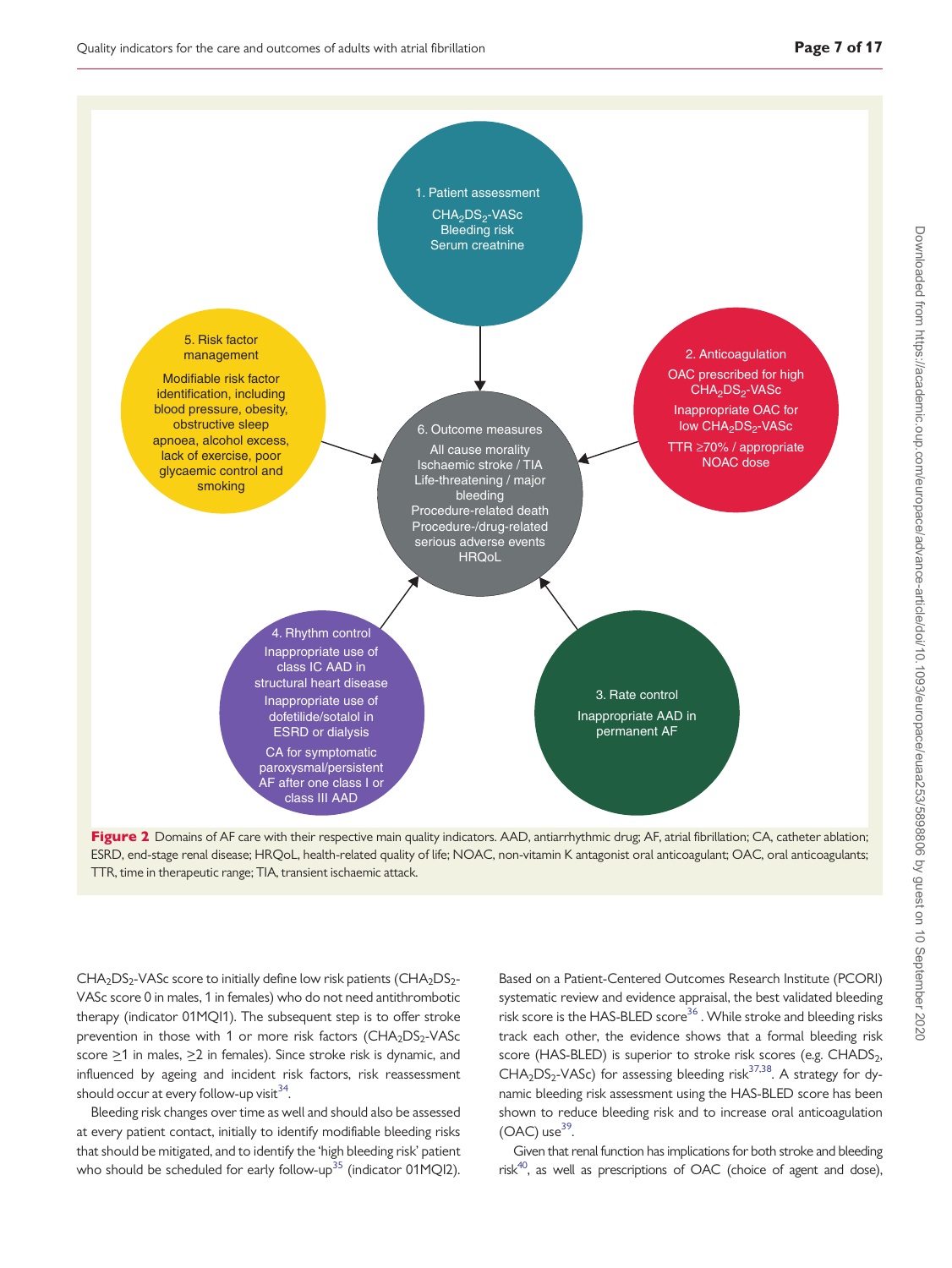<span id="page-7-0"></span>

| 01SQI1: Proportion of people $>65$ years of age with risk factors            |  |  |
|------------------------------------------------------------------------------|--|--|
| for AF who have pulse check                                                  |  |  |
| <b>Numerator:</b> Number of people ≥65 years of age with risk factors for AF |  |  |
| who have a documentation of pulse check (or ECG) to identify rhythm.         |  |  |

Denominator: Number of people  $\geq$ 65 years of age with risk factors for AF.

01SQI2: Proportion of patients with atrial high-rate episodes (AHREs) detected on implantable cardiac devices who undergo further cardiovascular evaluation

Numerator: Number of patients with AHREs detected on implantable cardiac devices who have documentation of complete cardiovascular evaluation.

**Denominator:** Number of patients with atrial high-rate episodes detected on implantable cardiac devices.

#### 01SQI3: Proportion of cryptogenic stroke patients who have been screened for AF

Numerator: Number of patients with cryptogenic stroke\* who have documentation of AF screening using continuous ECG recording.

Denominator: Number of patients with cryptogenic stroke with no previous history of AF.

01SQI4: Proportion of patients with an ECG documentation of AF

Numerator: Number of AF patients with documentation of an ECG confirming AF diagnosis.

**Denominator:** Number of AF patients.

01SQI5: Proportion of patients who have been engaged in shared decision making when deciding treatment strategy

Numerator: Number of AF patients with a documentation of patient engagement when deciding treatment strategy.

**Denominator:** Number of AF patients.

regular measurements of serum creatinine or creatinine clearance (based on the Cockcroft-Gault formula) are needed, the frequency of which is determined by the renal function at baseline<sup>41</sup> (indicator 01MQI3).

Asymptomatic AF is associated with a higher risk of stroke and mortality compared with symptomatic AF. An observational study indicated that the application of standard care treatments for subclinical AF detected on screening improves outcomes<sup>45,</sup>, and a systematic review and economic analysis suggested that screening programmes for AF are likely to represent a cost-effective use of resources<sup>46</sup>. Thus, screening for AF amongst people  $\geq$  65 years of age by checking their pulse may have therapeutic implications as these individuals need to be considered for thromboprophylaxis (indicator 01SQI1).

To that end, atrial high-rate episodes (AHRE) detected by implanted cardiac devices, which may represent asymptomatic AF, should be investigated<sup>[47,48](#page-14-0)</sup>. Ideally, AHRE detection should be performed at every device interrogation, including home monitoring transmission as it determines whether or not subclinical AF is confirmed and whether anticoagulation and/or regular follow-up is warranted<sup>[23](#page-13-0)</sup> (indicator 01SQI2). Furthermore, the detection of previously unknown AF following a stroke has relevant implica-tions for secondary prevention<sup>[49](#page-14-0),50</sup>. Thus, it is recommended to screen for AF following a cryptogenic stroke <sup>[23](#page-13-0)[52–54](#page-14-0)</sup> (indicator 01SQI3).

However, screening for AF should be accompanied by confirming the diagnosis by traditional means, such as by 12-lead ECG or >30 s recording of a single-lead ECG, Holter monitor, or event recorder (indicator 01SQI4). Following the diagnosis, a dialogue between treating physician and patient to ensure patient involvement in decision making is recommended $^{23,54}$  $^{23,54}$  $^{23,54}$  $^{23,54}$  $^{23,54}$ . Thus, the indicator 01SQI5 captures shared decision making when deciding on the treatment strategy.

#### Domain 2: Anticoagulation

Oral anticoagulation is an essential part of AF management, and the ESC 2020 Guidelines recommend oral anticoagulation for stroke prevention in males with  $CHA<sub>2</sub>DS<sub>2</sub>-VASc$  scores of  $\geq$ 1, and in females with scores of  $\geq 2^{23}$  $\geq 2^{23}$  $\geq 2^{23}$ . Accordingly, it is important that a set of QIs to regularly assess the proportion of patients with CHA<sub>2</sub>DS<sub>2</sub>-VASc score  $\geq$ 1 in males,  $\geq$ 2 in females who are offered stroke prevention (indicator 02MQI1), as well as the inappropriate use of long-term antithrombotic therapy in low risk patients (CHA<sub>2</sub>DS<sub>2</sub>-VASc score 0 in males, and 1 in females) (indicator 02MQI2).

Assessment of the quality of anticoagulation is also important. If patients are taking a non-vitamin K antagonist oral anticoagulant (NOAC), the label-adherent dose of the respective NOAC should

### 02MQI1: Proportion of patients who are appropriately prescribed anticoagulation according to CHA<sub>2</sub>DS<sub>2</sub>-VASc score\*\* **Numerator:** Number of patients with AF who have  $CHA<sub>2</sub>DS<sub>2</sub>-VASC$

score of  $\geq$ 1 for men and  $\geq$ 2 for women and are prescribed anticoagulation for AF.\*\*

**Denominator:** Number of patients with AF who have  $CHA<sub>2</sub>DS<sub>2</sub>-VASC$ score of  $\geq$ 1 for men and  $\geq$ 2 for women and are eligible for anticoagulation, with no contraindication or refusal.\*\*

02MQI2: Proportion of patients with a  $CHA<sub>2</sub>DS<sub>2</sub>$ -VASc score of 0 for men and 1 for women who are inappropriately prescribed long-term anticoagulation

**Numerator:** Number of patients with AF who have  $CHA<sub>2</sub>DS<sub>2</sub>-VASC$ score of 0 for men and 1 for women and are inappropriately prescribed long-term anticoagulation for AF.

**Denominator:** Number of patients with AF who have  $CHA<sub>2</sub>DS<sub>2</sub>-VASC$ score of 0 for men and 1 for women and do not have other indication for anticoagulation.

02MQI3: Proportion of patients with 'appropriate anticoagulation' at every follow-up visit, defined as:

- a.  $\,$  Time in therapeutic range  $\mathrm{\textsf{TTR}\geq}$ 70% for vitamin-K antagonist.
- b. Appropriate dose for NOAC according to manufacturer recommendations.\*\*\*

Numerator: Number of patients with AF who have appropriate anticoagulation defined as TTR $\geq$ 70% for vitamin-K antagonist, and appropriate dose for NOAC according to manufacturer recommendations.\*\*\* **Denominator:** Number of patients with AF on anticoagulation.

\*\*\*Manufacturer recommendations are defined in APPENDIX 5.

 $**$ Appropriateness of anticoagulation prescription is defined as  $CHA<sub>2</sub>DS<sub>2</sub>-VASc$ score of  $\geq$ 1 for men and  $\geq$ 2 for women in the 2020 ESC Guidelines. The 2014 ACC/AHA Guidelines (and 2019 focused update) define anticoagulation prescription appropriateness and CHA<sub>2</sub>DS<sub>2</sub>-VASc score of  $\geq$ 2 for men and  $\geq$ 3 for women.<sup>[23,30,31](#page-13-0)</sup>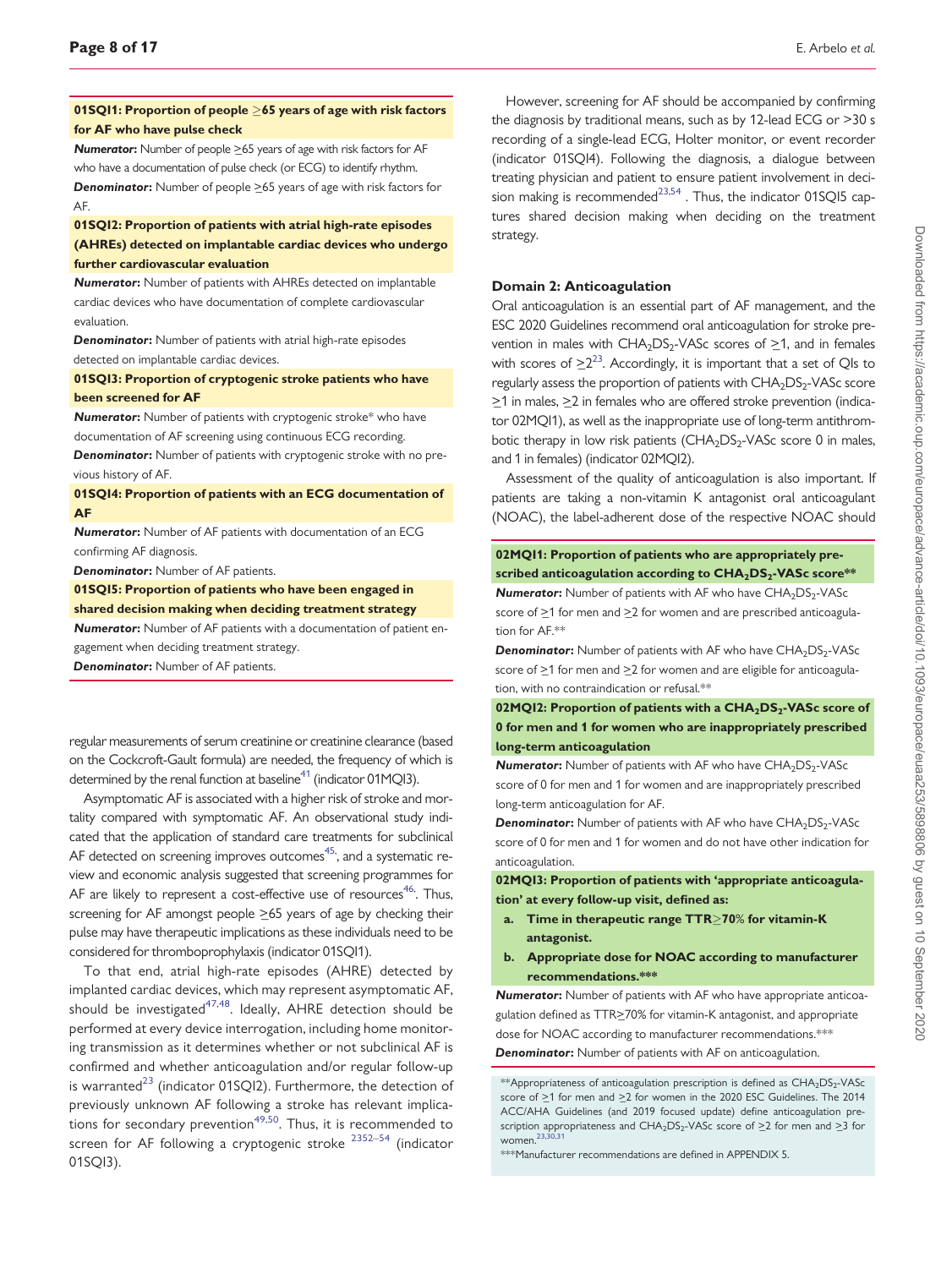<span id="page-8-0"></span>be prescribed and the proportion appropriately dosed is indicative of quality of care. Regular audits should be performed to ensure that under- or over-dosing of the respective NOAC does not occur, given the association with worse outcomes $55-57$  (indicator 02MQI3). Oral anticoagulation can also be offered as a well-managed vitamin K antagonist (VKA) (e.g. warfarin, acenocoumarol, phenprocoumon, etc.), with a high ( $\geq$ 70%) time in therapeutic range (TTR) calculated using the Rosendaal method, with international normalized ratio (INR) 2.0–3.0. High TTR has been associated with low rates of stroke and bleeding, as well as reduced mortality<sup>58–60</sup>. Thus, the proportion of patients with  $TTR \ge 70\%$  is a good QI of anticoagulation control for patients on VKA.

#### Domain 3: Rate control

Rate control is an integral part of AF management, and may be sufficient to improve AF-related symptoms<sup>61</sup>. In patients for whom a decision has been made not to restore or maintain sinus rhythm (permanent AF), rate control can be achieved by rate-limiting medications (e.g. beta-blockers, digoxin, diltiazem, or verapamil). The use of antiarrhythmic drugs, such as amiodarone, dronedarone, or sotalol for rate control is not recommended when no attempt to restore sinus rhythm is planned $62-65$  $62-65$  $62-65$  (indicator 03MQI1).

The use of certain types of rate control drugs, such as nondihydropyridine calcium-channel blockers can influence outcomes in patients with heart failure and/or left ventricular ejection fraction (LVEF) of  $\leq$ 40%<sup>[9](#page-13-0)[,66,](#page-14-0)</sup> Thus the indicator 03SQI1 evaluates the inappropriate use of non-dihydropyridine calcium-channel blockers in AF patients with concomitant reduced  $LVEF^{67}$ . .

03MQI1: Proportion of patients with permanent AF (i.e. where no attempt to restore sinus rhythm is planned), who are inappropriately prescribed antiarrhythmic drugs<sup>\$</sup>

Numerator: Number of patients with permanent AF who are prescribed one or more antiarrhythmic drugs<sup>\$</sup> for rhythm control.

**Denominator:** Number of patients with permanent AF.

03SQI1: Proportion of patients with LVEF<40% who are inappropriately prescribed non-dihydropyridine calcium-channel blockers

Numerator: Number of patients with AF who have LVEF<40% and/or decompensated heart failure, and are inappropriately prescribed nondihydropyridine calcium-channel blockers.

Denominator: Number of patients with AF who have LVEF<40% and/or decompensated heart failure.

#### Domain 4: Rhythm control

Rhythm control therapy is central for the reduction and/or relief of AF symptoms and improvement of patients' quality of life (QoL). Given that the safety profile of an antiarrhythmic agent is a major determinant of treatment choice, the Working Group selected QIs based on this notion. Certain antiarrhythmic drugs have major contraindications that increase the likelihood of adverse events, such as the presence of structural heart disease (for instance, ischaemic heart disease, LV dysfunction, and/or significant cardiomyopathy) for class IC antiarrhythmic

#### 04MQI1: Proportion of patients with structural heart disease who are inappropriately prescribed class IC antiarrhythmic drugs

Numerator: Number of patients with AF who have structural heart disease and are inappropriately prescribed class IC antiarrhythmic drugs. Denominator: Number of patients with AF who have structural heart disease.

#### 04MQI2: Proportion of patients with end-stage kidney disease who are inappropriately prescribed dofetilide or sotalol

Numerator: Number of patients with AF who have end-stage kidney disease and/or on dialysis<sup>\$\$</sup> and are inappropriately prescribed dofetilide or sotalol. Denominator: Number of patients with AF who have end-stage kidney disease, including patients on dialysis.

04MQI3: Proportion of patients with symptomatic paroxysmal or persistent AF who are offered AF catheter ablation after failure of, or intolerance to, one class I or class III antiarrhythmic drug

Numerator: Number of patients with paroxysmal or persistent AF who are offered catheter ablation after the failure of, or intolerance to, one class I or class III antiarrhythmic drug.

**Denominator:** Number of patients with paroxysmal or persistent AF with no contraindications (or refusal) to catheter ablation who remain symptomatic on, or intolerant to, one class I or class III antiarrhythmic drug.

### 04SQI1: Proportion of patients with complete electrical isolation of the PVs during AF catheter ablation procedures

**Numerator:** Number of patients with AF who have complete electrical isolation (entrance and exit block) of the PVs during AF catheter ablation procedures.

**Denominator:** Number of patients with AF treated with catheter ablation procedures.

#### 04SQI2: Proportion of patients with new-onset persistent AF who are offered cardioversion

Numerator: Number of patients with new-onset persistent AF who are haemodynamically stable and are offered cardioversion.

Denominator: Number of patients with new-onset persistent AF who are haemodynamically stable and in whom attempts to restore sinus rhythm were deemed appropriate.

drugs (indicator 04MQI1), and advanced chronic kidney disease for dofetilide and sotalol (indicator 04MQI2) (REF ESC 2020 GLs).

Catheter ablation is effective in maintaining sinus rhythm and improving symptoms in patients with AF<sup>68–80</sup>. Ablation is generally recommended in symptomatic patients after failure or intolerance to one class I or class III antiarrhythmic drugs (indicator 04MQI3). Several factors may influence the decision between conservative and invasive treatment for AF, including age, AF duration, left atrial size, comorbidities, and substrate visualization by cardiac magnetic reso-nance<sup>[81](#page-14-0)–[87](#page-15-0)</sup>. Ultimately, patient preference supported by treating physician recommendation are the main determinants of the type of rhythm control strategy employed <sup>[23](#page-13-0),[30](#page-13-0)</sup>.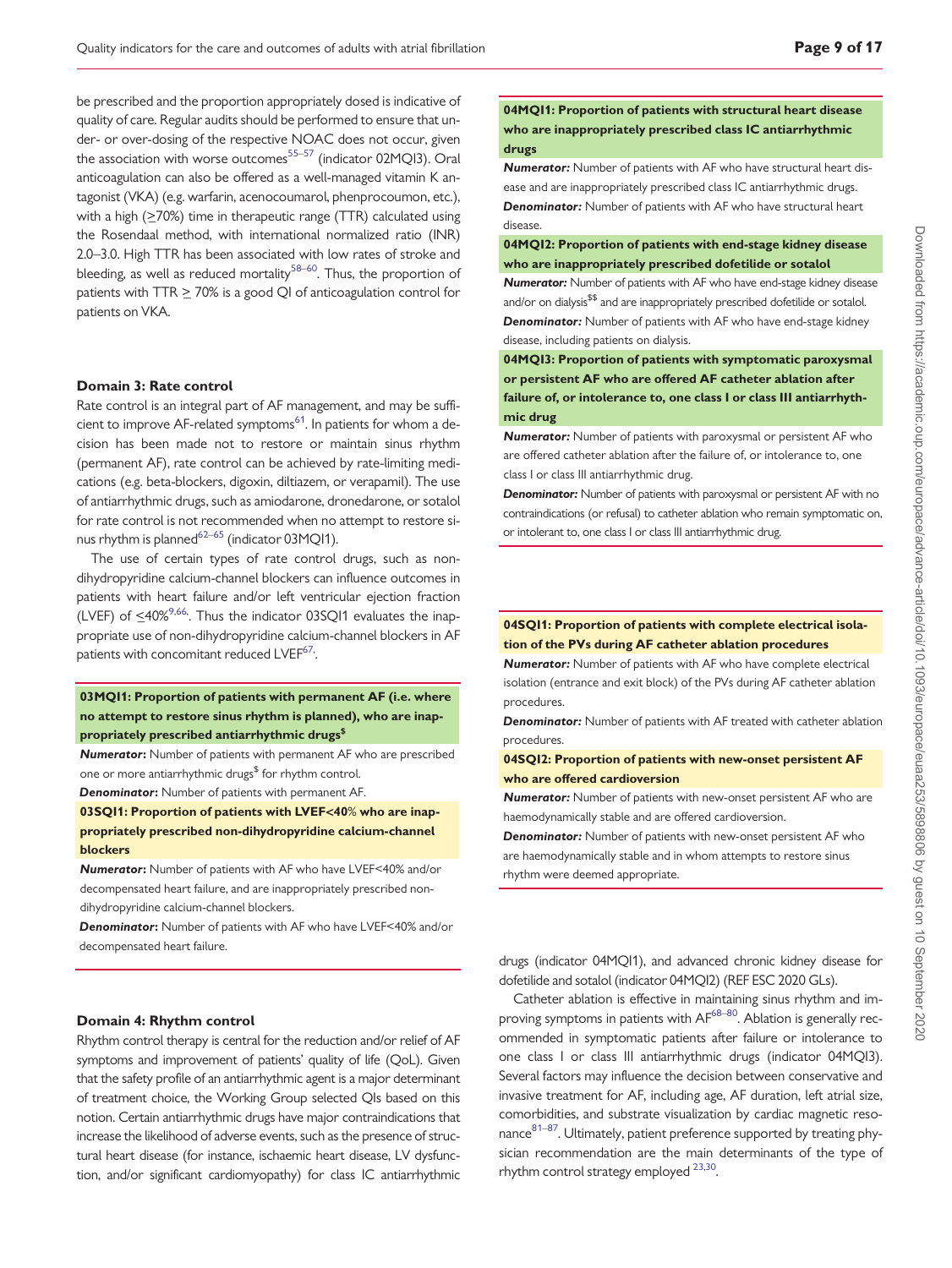<span id="page-9-0"></span>A QI to assess the complete electrical isolation (entrance and exit block) of the pulmonary veins (PVs) during AF catheter ablation procedures (indicator 04SQI1) was developed given that this is the de-sired outcome of AF ablation<sup>69,73,[74](#page-14-0),88–99</sup>. In addition, the indicator 04SQI2 assesses the consideration of cardioversion for patients with new-onset persistent AF.

#### Domain 5: Risk factor management

The Working Group considered the role of risk factors in AF and developed a QI accordingly (indicator 05MQI1). Recent research has highlighted the potential benefits of risk factor management as upstream non-invasive therapy to lower the risk of AF progression and recurrence<sup>100–106</sup>. A large proportion of these risk factors are lifestyle related and, therefore, are amenable to be targeted and modified $107$ . It is recommended that in the assessment of AF patients, practitioners actively evaluate and document these modifiable risk factors, such as smoking, obesity<sup>[100](#page-15-0),102,108</sup>, physical inactivity<sup>109–111</sup>, alcohol intake<sup>105,112–114</sup>, sleep<sup>[115](#page-15-0)</sup> ap-noea<sup>116,117</sup>, hypertension<sup>[115](#page-15-0),118,119</sup>, and poor glycaemic con-trol<sup>[120](#page-15-0)</sup>. Where necessary, appropriate education, support, and intervention (e.g. smoking cessation options, continuous positive airway pressure (CPAP), exercise prescription, etc.) can be provided to the patient to address the risk factors that may improve health outcomes.

#### 05MQI1: Proportion of patients who have their modifiable risk factors identified

Numerator: Number of patients with AF who have their modifiable risk factors (e.g. blood pressure, obesity, obstructive sleep apnoea, alcohol excess, lack of exercise, poor glycaemic control, and smoking) identified. **Denominator:** Number of patients with AF.

#### Domain 6: Outcome measures

#### Consequences of the disease

Reducing the risk of death is one of the primary aims of AF management, and healthcare in general<sup>23</sup>. As such, annual assessment of crude and risk-adjusted rates of all-cause mortality is recommended (indicator 06.1MQI1). Risk adjustment should, as a minimum, consider age, sex, and comorbidities. In addition, the inclusion of lifestyle factors (e.g. smoking status, body mass index, physical activity, and alcohol intake) provides a better insight to the adjustment process. Given that ischaemic stroke is a major complication of AF and, that most AF patients (CHA<sub>2</sub>DS<sub>2</sub>-VASc score of  $\geq$ 1 in men and  $\geq$ 2 in women) will be eligible for stroke prevention, the overall and riskadjusted annual incidence of stroke and, separately, transient ischaemic attack should be recorded as a QI (indicator 06.1MQI2). Other outcomes measures, which may provide an illustration of the quality of AF care, include the rate of cardiovascular mortality (indicator 06.1SQI1), cardiovascular hospitalization (indicator 06.1SQI2), overall thrombo-embolic events (indicator 06.1SQI3), and clinicianreported AF symptom status (indicator 06.1SQI4).

In the ABC pathway of AF management mentioned earlier, the 'B' component pertains to 'better' symptom management<sup>[33](#page-13-0)</sup>. Many AF patients may not be overtly symptomatic. However, assessment of

#### 06.1MQI1: Annual rate of all-cause mortality\*

**Numerator:** Number of patients with AF who died during the measurement duration.

Denominator: Number of patients with AF.

#### 06.1MQI2: Annual rate of ischaemic stroke or transient ischaemic attack\*

Numerator: Number of patients with AF who had documented ischaemic stroke or transient ischaemic attack during the measurement duration.

Denominator: Number of patients with AF.

\*Crude and risk-adjusted rates (risk adjustment should, as a minimum, consider age, sex, and comorbidities.

#### 06.1SQI1: Annual rate of cardiovascular mortality

Numerator: Number of patients with AF who died from cardiovascular cause during the measurement duration.

Denominator: Number of patients with AF.

06.1SQI2: Annual rate of cardiovascular hospitalization<sup>\*</sup>

Numerator: Number of patients with AF who had unplanned hospitalization for a cardiovascular cause during the measurement duration.

Denominator: Number of patients with AF.

06.1SQI3: Annual rate of overall thromboembolic events

Numerator: Number of documented AF-related thrombo-embolic events during the measurement duration.

**Denominator:** Number of patients with AF.

06.1SQI4: Annual rate of clinician-reported symptom status assessment

Numerator: Number of patients with AF who had their clinicianreported symptom status assessed using a validated tool (e.g. EHRA symptom score) during the measurement duration.

Denominator: Number of patients with AF.

\*Crude and risk-adjusted rates (risk adjustment should, as a minimum, consider age, sex, and comorbidities.

AF-related symptoms can be a useful subjective measure of both the clinical consequences of AF and the success of rate- and rhythm control treatment from the patients' perspective. Using a validated method, such as the modified European Heart Rhythm Association (EHRA) score<sup>121</sup> is recommended to assess symptom status (indicator 06.1SQI4).

#### Complications of treatment

OAC treatment conveys an increased risk of major bleeding. However, bleeding complications can also occur in the absence of OAC treatment<sup>122</sup>. The incidence of life-threatening or major bleeding events, defined by the International Society of Thrombosis and Haemostasis criteria<sup>123,124</sup>, should be reported annually as a QI (indicator 06.2MQI1). The annual rate of haemorrhagic stroke is of particular importance (indicator 06.2SQI1) and should be documented as a QI.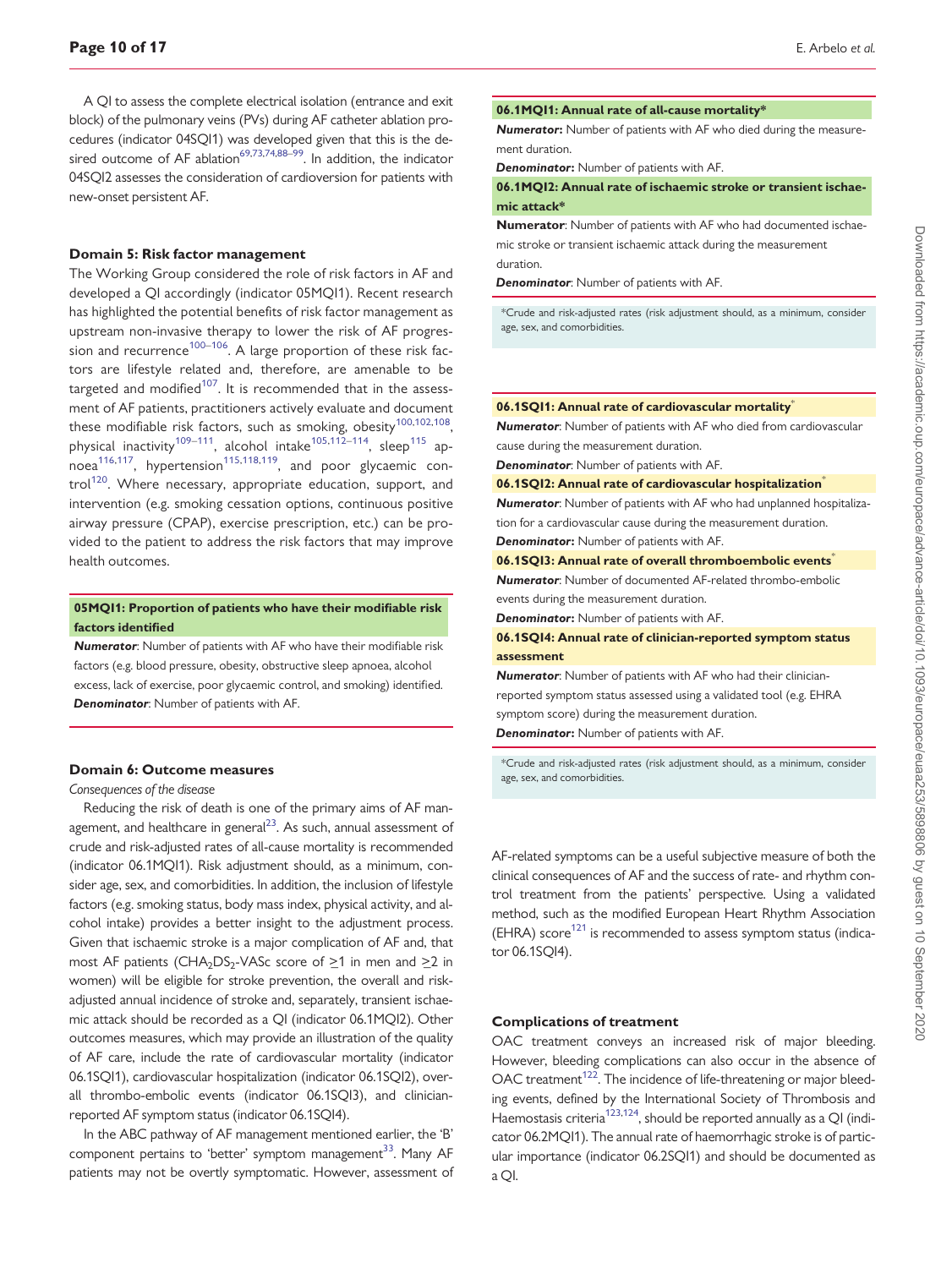#### <span id="page-10-0"></span>06.2MQI1: Annual rate of life-threatening or major bleeding events&

Numerator: Number of patients with AF on anticoagulation who had documented life-threatening or major bleeding events during the measurement duration.

**Denominator:** Number of patients with AF on anticoagulation.

06.2MQI2: Annual rate of procedure-related<sup>&&</sup> 30-day mortality

Numerator: Number of patients with AF who died due to an invasive procedure for AF management during the measurement duration. **Denominator:** Number of patients with AF treated with invasive procedures.

06.2MQI3: Annual rate of procedure-related<sup>&&</sup> major complications or drug-related serious adverse events<sup>\$</sup>

Numerator: Number of patients with AF who had documented major procedural complications and/or drug-related serious adverse events during the measurement duration.

**Denominator:** Number of patients with AF.

06.2SQI1: Annual rate of haemorrhagic stroke

Numerator: Number of patients with AF who had documented haemorrhagic stroke during the measurement duration.

**Denominator:** Number of patients with AF on anticoagulation.

AF procedure-related deaths occurring within the first 30 days following catheter-based ablation, surgical ablation procedure, hybrid catheter and surgical ablation, left atrial appendage closure/occlusion (device), left atrial appendage ligation/excision (surgical), electrical cardioversion, or pacemaker implantation, should be reported annually as a QI (indicator 06.2MQI2). Furthermore, any procedurerelated major complication or drug-related serious adverse event, defined as any untoward medical occurrence that results in death, life-threatening outcomes, hospitalization (initial inpatient hospitalization or prolongation of existing hospitalization for  $\geq$ 24 h), or permanent injury, should be reported in real-time according to local or national policy, and annually as a marker of quality (indicator 06.2MQI3). Although a single QI is suggested for procedural complications (e.g. atrio-oesophageal fistula, cardiac tamponade, PV stenosis, phrenic nerve palsy, etc.), and drug-related adverse events (e.g. arrhythmias, sudden cardiac death, etc.), individual events may be collected in each centre for local monitoring and between-centre comparisons.

#### Patient-reported outcomes

PROMs are important determinants of the patients' perceived quality and success of treatment<sup>[125](#page-15-0)–[127](#page-15-0)</sup>. The 2020 ESC Guidelines recommend that patient-reported outcomes should be routinely collected to measure treatment success and improve patient  $care<sup>23</sup>$ . Health-related quality of life (HRQoL) is considered the main QI and should be assessed at baseline and at follow-up visits (indicator 06.3MQI1).

Several validated tools are available to measure general  $H R Q o L^{128}$ [e.g. the Short-Form 12 (SF-12)]<sup>129</sup>, while others specifically measure AF-specific HRQoL<sup>130</sup> [e.g. the Atrial Fibrillation Effect on QualiTy of

#### 06.3MQI1: Proportion of patients with health-related quality of life assessment

Numerator: Number of patients with AF who have their health-related quality of life assessed at the time of diagnosis and least annually afterwards using a validated instrument.

**Denominator:** Number of patients with AF.

#### 06.3SQI1: Proportion of patients with patient-reported symptom status assessment

Numerator: Number of patients with AF who have their patientreported symptom status assessed at the time of diagnosis and least annually afterwards using a validated instrument.

**Denominator:** Number of patients with AF.

#### 06.3SQI2: Proportion of patients with physical function assessment

Numerator: Number of patients with AF who have their physical function assessed at the time of diagnosis and at every follow-up appointment using a validated instrument.

**Denominator:** Number of patients with AF.

06.3SQI3: Proportion of patients with emotional well-being (including anxiety and depression) assessment

Numerator: Number of patients with AF who have their emotional well-being (including anxiety and depression) assessed at the time of diagnosis and at every follow-up appointment using a validated instrument.

**Denominator:** Number of patients with AF.

06.3SQI4: Proportion of patients with cognitive function assessment

Numerator: Number of patients with AF who have their cognitive function assessed at the time of diagnosis and at least annually afterwards using a validated instrument.

Denominator: Number of patients with AF.

life (AFEQT) or the Atrial Fibrillation Severity Scale (AFSS)]<sup>131-134</sup>. Both the SF-12 and the AFEQT are validated, psychometrically robust assessments of HRQoL, and are recommended by the International Consortium of Healthcare Outcome Measures (ICHOM) for  $AF^{135}$ . Regardless of which validated tool is employed, it is important that the same PROM is used consecutively to assess HRQoL to permit temporal comparison of scores and allow the determination of response to treatment.

Determining the impact of AF and its treatment on the patient are important considerations in the management of AF and may contribute to patient and healthcare provider decisions regarding continuation/cessation of certain treatments and/or initiating alternatives. In addition to HRQoL, the assessment of other PROMs, such as patient-reported symptom status (indicator 06.3SQI1), physical functioning (indicator 06.3SQI2), emotional well-being (indicator 06.3SQI3), and cognitive function (indicator 06.3SQI4), could also be considered. The assessment of HRQoL, patient-reported symptom status, physical functioning, and emotional well-being is recommended at baseline and once to twice annually, while the assessment of cognitive function is recommended at baseline and annually thereafter, given that it may show little variation over a shorter period of time. Validated tools, such as those recommended by the ICHOM for AF<sup>[135](#page-16-0)</sup> (PROMIS Global Health for physical and emotional wellbeing, and PROMIS for cognitive function) can be used.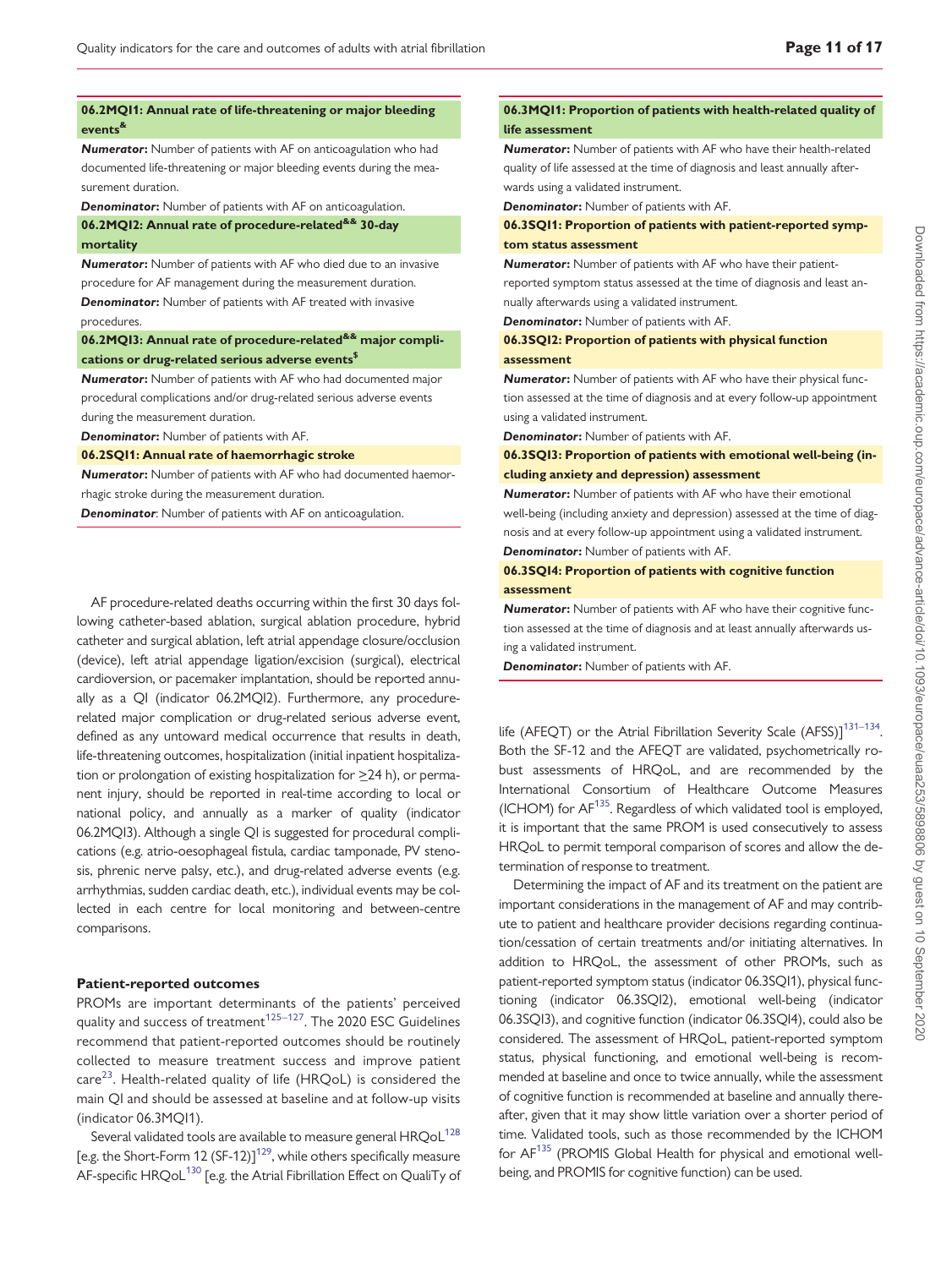#### <span id="page-11-0"></span>Comparison with other quality metrics

Table [4](#page-12-0) shows a comparison between the 2020 ESC QIs for AF and quality metrics from other professional organizations, such as the American College of Cardiology and the American Heart Association (ACC/AHA), the National Institute for Health and Care Excellence (NICE), the Canadian Cardiovascular Society (CCS), and ICHOM. There are major differences between the process QIs proposed here, and those developed by ACC/AHA, NICE, and CCS. These differences may be explained by the variation in clinical practice guidelines endorsed by different societies and/or local needs to address certain gaps in AF care. Outcome QIs were relatively similar compared to those proposed by ICHOM.

# **Discussion**

Evaluating the quality of care delivered and measuring meaningful outcomes of both the condition and its treatment have become an essential element of modern healthcare<sup>136</sup>. AF is the most common cardiac arrhythmia, affecting 2–4% of the population, and is a major cause of significant morbidity<sup>137</sup>. Although evidence suggests that adherence to guideline-recommended therapies for AF is associated with improved outcomes<sup>138,139</sup>, data from AF registries continue to show room for improvement and significant geographical variation in AF quality of care and outcomes<sup>[57,58](#page-14-0)[,140–153](#page-16-0)</sup>. Ols have been devel-oped to evaluate the quality of AF care<sup>18,20,[21](#page-13-0)[,154,155](#page-16-0)</sup>. Furthermore, QIs provide the mechanism to assess the effectiveness of quality improvement initiatives<sup>156</sup>. However, standardized measures to facilitate ongoing efforts to quantify the adherence to guidelines are needed.

The present document is the first effort undertaken by the ESC to develop a set of QIs to assess the quality of care for patients with AF. Using the ESC methodology for QIs development<sup>[24](#page-13-0)</sup>, we have established a comprehensive set of QIs for AF care, which are supported by evidence and underpinned by expert consensus. Thus, they provide tools to quantify the quality of AF care and can be used as a basis for quality improvement. The simultaneous development of the ESC AF QIs and the ESC Clinical Practice Guidelines for AF facilitated seamless incorporation of QIs within the guidelines document. As such, a summary form of the developed QIs is embedded within the ESC Clinical Practice Guidelines for AF, with the hope of enhancing their dissemination and, therefore, uptake into clinical practice<sup>[23](#page-13-0)</sup>.

This document is the result of an international collaboration (12 countries) from seven professional societies/associations with a Working Group consisting of a wide range of stakeholders, including patients. In addition, the application of ESC criteria ensured that developed QIs are not only based on evidence, but also cover broad aspects of AF care where there is a gap in care delivery, potential for quality improvement, and the availability of reliable data collection sources. To that end, different types of QIs including structural, pro-cess, and outcome indicators<sup>[26](#page-13-0)</sup> were included in the initial set of candidate QIs.

The Working Group, however, considered structural QIs, such as the volume of catheter ablation cases for centres and individual operators not to be directly under the control of healthcare providers. Thus, structural QIs, although important, were given less priority compared with other process QIs that may influence providers'

behaviour and practice, and were not included in the final set of indicators. Other QIs, such as the reintroduction of OAC after a severe bleeding event, once the condition leading to the bleeding event has been appropriately addressed<sup>59,[157](#page-16-0)</sup>, and the use of strict versus le-nient rate control treatment<sup>[158](#page-16-0)</sup>, were proposed in the initial set of candidate QIs, but were deemed difficult to operationalize, and, thus, were not included.

Conversely, and to emphasize that improving outcomes is the ulti-mate aim of a quality of care assessment (Figure [1](#page-4-0)), particular attention was given to outcome QIs. The term 'outcome measures' was used separately and in different variations in the systematic review search strategy (APPENDIX 3). The outcome QIs selected are applicable to all domains of AF care, and are in line with the recent ICHOM recommendations<sup>159</sup>.

One important type of outcome QIs is PROMs, which are increasingly used in everyday practice. Although a structured methodology for developing and reporting PROMs exists<sup>159</sup>, there is uncertainty around the best instruments to collect such measures. By defining specific PROMs and recommending tools for their measurement, the Working Group hopes to promote PROMs use in a systematic manner. However, developing outcome QIs to measure the results of PROMs assessment, as well as their temporal trends may not be feasible in contemporary practice. Thus, process QIs to measure and encourage PROMs assessment were developed instead.

The Working Group acknowledges that high-quality evidence supporting PROMs use is limited, widely accepted tools to collect them are lacking, and little experience exists on how PROMs can guide AF treatment decisions. The same argument can be levelled at shared decision making in AF management. However, these aspects of AF care were deemed essential by the Working Group, thus QIs for PROMs and shared decision making were developed.

The patient's perspective is a fundamental element of optimal AF care given that most therapies are aimed at improving patients' symptoms, well-being, and overall QoL. Measuring patient-centred outcomes in a standardized way may allow comparison of performance, enable clinicians to learn from each other, and improve the care we provide to our patients. However, further validation of the tools and methods used to collect the patient's perspective in routine clinical practice is needed. As such, these tools may be used to guide the development of, and the effect of, treatment strategies for AF patients.

The methodology used for the selection of QIs has limitations. We relied on expert opinion to arrive at the final set of QIs following the comprehensive systematic review of the literature. A different panel of experts may have selected different QIs. We addressed this challenge by using the modified Delphi method, and by involving AF specialists with different areas of expertise, as well as patients and representatives from AF patient associations.

Another challenge is that, if considered in isolation, QIs may cause some unintended consequences, such as anticoagulation prescription for patients with very high bleeding risk or recommending catheter ablation for frail patients with major risk factors for AF recurrence. We have sought to circumvent this issue by clearly defining eligible patients for each QI and specifying relevant exclusions. The suggested QIs are intended to drive holistic patient assessments and tailor treatments to individual patients to improve patient care. More refinement of these QIs and/or their definitions may be needed in the future when more 'real-world' and feasibility data become available.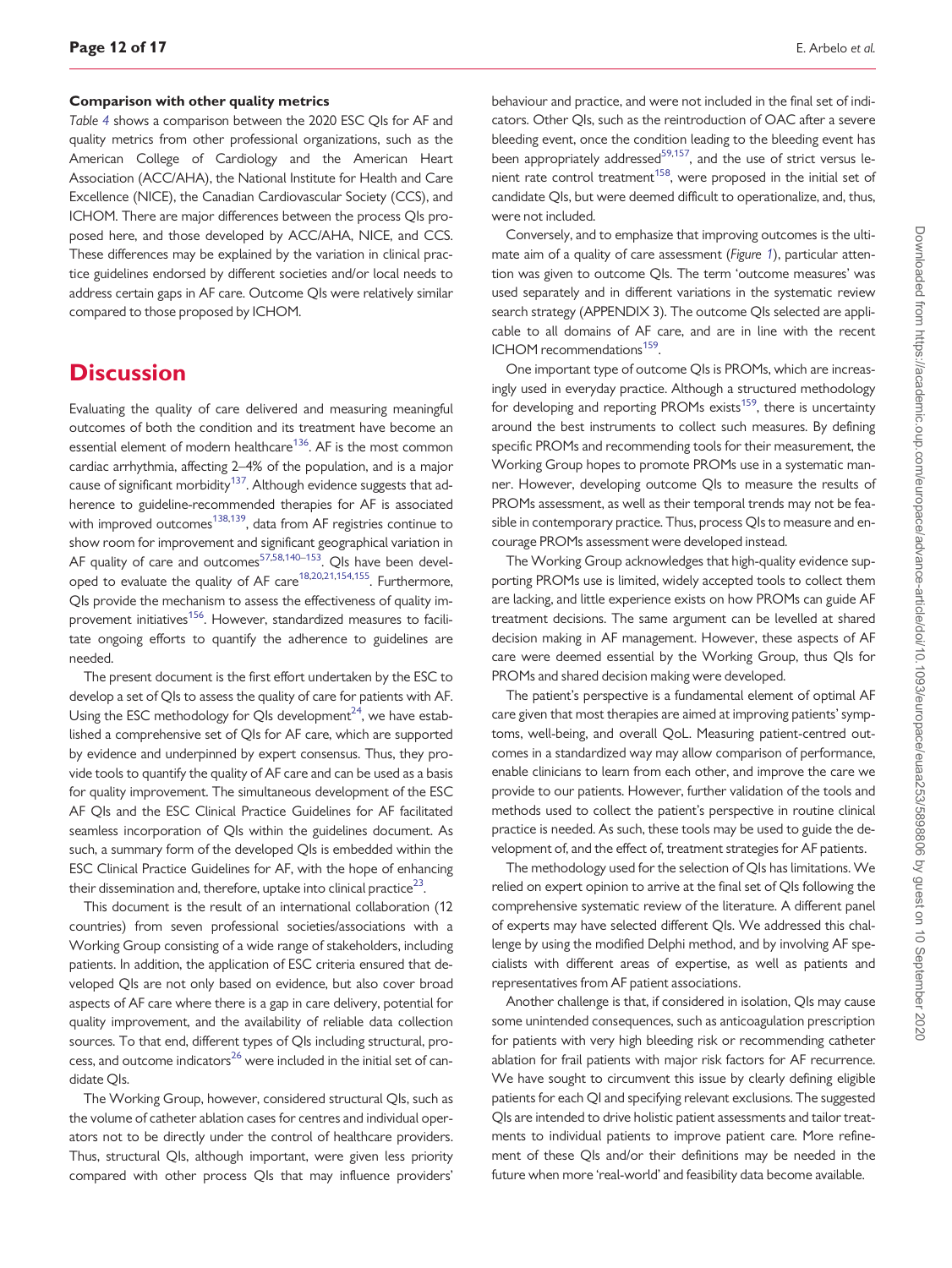| <b>Domain</b>                                                     | <b>2020 ESC QIs</b>                                                                                                                                                                                                                                                                                                                                                                 | 2016<br><b>ACC/AHA</b> | 2017<br>NICE | 2019<br><b>CCS</b> | 2020<br>ICHOM |
|-------------------------------------------------------------------|-------------------------------------------------------------------------------------------------------------------------------------------------------------------------------------------------------------------------------------------------------------------------------------------------------------------------------------------------------------------------------------|------------------------|--------------|--------------------|---------------|
| Patient assessment<br>(at baseline and<br>follow-up)              | CHA <sub>2</sub> DS <sub>2</sub> -VASc score risk assessment<br>Bleeding risk assessment<br>Serum creatinine<br>Screening people ≥65 years of age with risk factors for AF<br>Evaluating AHREs detected on implantable cardiac devices<br>Screening for AF after cryptogenic stroke<br>ECG documentation of AF diagnosis<br>Shared decision making when deciding treatment strategy |                        |              |                    |               |
| Anticoagulation                                                   | Anticoagulation with CHA <sub>2</sub> DS <sub>2</sub> -VASc score $\geq$ 1 for men and $\geq$ 2 for<br>women<br>Inappropriate anticoagulation with CHA <sub>2</sub> DS <sub>2</sub> -VASc score 0 for<br>men and 1 for women<br>Appropriate anticoagulation (TTR>70% or appropriate NOAC<br>dose)                                                                                   |                        |              |                    |               |
| Rate control                                                      | Inappropriate AAD use for patients with permanent AF<br>Inappropriate non-dihydropyridine CCBs use for patients with<br><b>LVEF&lt;40%</b>                                                                                                                                                                                                                                          |                        |              |                    |               |
| Rhythm control                                                    | Inappropriate class IC AAD use for patients with structural heart<br>disease<br>Inappropriate dofetilide or sotalol use for patients with end-stage<br>kidney disease<br>Offering CA for symptomatic paroxysmal or persistent AF after sin-<br>gle AAD failure<br>Complete PVs electrical isolation during all AF CA procedures<br>Cardioversion for patients with new-onset AF     |                        |              |                    |               |
| Risk factor management<br>Outcome: consequences<br>of the disease | Identifying modifiable risk factors for AF patients<br>Rate of all-cause mortality<br>Rate of ischaemic stroke or TIA<br>Rate of CV mortality<br>Rate of CV hospitalization<br>Rate of overall thrombo-embolic event<br>Rate of clinician-reported symptom status assessment                                                                                                        |                        |              |                    |               |
| Outcome: consequences<br>of treatment                             | Rate of life-threatening or major bleeding events<br>Rate of procedure-related 30-day mortality<br>Rate of procedure-related major complications or drug-related se-<br>rious adverse events<br>Rate of haemorrhagic stroke                                                                                                                                                         |                        |              |                    |               |
| Outcome: patient-reported<br>outcomes                             | Assessment of health-related quality of life<br>Assessment of patient-reported symptom status<br>Assessment of physical function<br>Assessment of emotional well-being (including anxiety and<br>depression)<br>Assessment of cognitive function                                                                                                                                    |                        |              |                    |               |

#### <span id="page-12-0"></span>Table 4 Comparison between the 2020 ESC AF QIs and the ACC/AHA, NICE, CCS, and ICHOM indicators for AF<sup>a</sup>

AAD, antiarrhythmic drug; ACC, American College of Cardiology; AF, atrial fibrillation; AHA, American Heart Association; AHRE, atrial high-rate episodes; CA, catheter ablation; CCB, calcium-channel blockers; CCS, Canadian Cardiovascular Society; CV, cardiovascular; ECG, electrocardiogram; ESC, European Society of Cardiology; ICHOM, International Consortium of Healthcare Outcome Measures, LVEF, left ventricular ejection fraction; NICE, National Institute for Health and Care Excellence; NOAC, non-vitamin K oral anticoagulant; PVs, pulmonary veins; QI, quality indicator; TIA, transient ischaemic attack; TTR, time in therapeutic range. <sup>a</sup>Green colour represents measures with similar definition; orange represents measures with different definitions; and white represents no corresponding measure.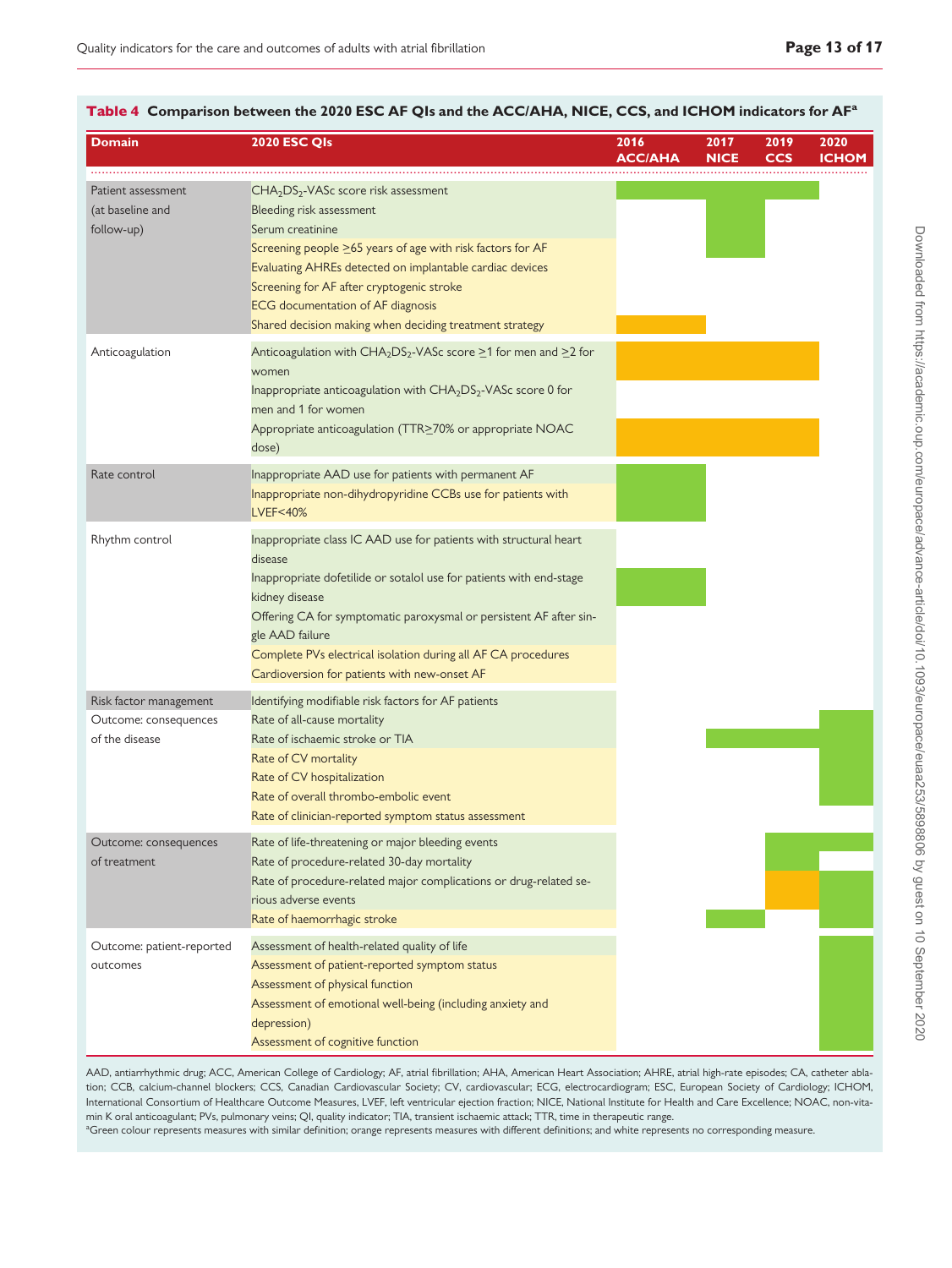<span id="page-13-0"></span>It is hoped that the developed set of QIs can be used in a wider quality assessment and improvement initiatives. As such, integration between different efforts (e.g. the ESC Clinical Practice Guidelines and registries), can be achieved and performance gaps addressed. Ongoing projects, such as the European Unified Registries On Heart care Evaluation And Randomized Trials (EuroHeart) of the ESC<sup>160</sup> or the Stroke prevention and rhythm control Therapy: Evaluation of an Educational Programme of the European Society of Cardiology in a cluster-randomized trial in patients with Atrial Fibrillation (STEEER-AF) study <sup>161,[164](#page-16-0)</sup> may favour the use of systematically developed OIs for future AF registries in Europe, which this statement uniquely provides.

# **Conclusion**

This document defines six domains of AF care (patient assessment, anticoagulation, rate control, rhythm control, risk factor management, and outcomes), and provides 17 main and 17 secondary QIs for AF diagnosis and management. For each QI, relevant specifications were described to enhance their use in practice. The recommended set of QIs may facilitate the implementation of, and assess the adherence to, clinical practice guidelines and enable institutions to monitor, compare, and improve quality of care in patients with AF.

### Acknowledgements

The authors thank the EHRA Scientific Document Committee: Dr Nikolaos Dagres, Dr Serge Boveda, Dr Kevin Vernooy, Prof. Zbigniew Kalarus, Prof. Gulmira Kudaiberdieva, Dr Georges H. Mairesse, Prof. Valentina Kutyifa, Prof. Thomas Deneke, Prof. Jesper Hastrup Svendsen, Dr Vassil B. Traykov, Prof. Arthur Wilde, and Prof. Frank R. Heinzel.

# **References**

- [1.](#page-1-0) Chugh SS, Havmoeller R, Narayanan K, et al. Worldwide epidemiology of atrial fibrillation: a Global Burden of Disease 2010 study. Circulation 2014;129: 837–847.
- [2.](#page-1-0) Kirchhof P, Benussi S, Kotecha D, Ahlsson A, Atar D, Casadei B, et al. 2016 ESC Guidelines for the management of atrial fibrillation developed in collaboration with EACTS. Europace 2016;18:1609–1678.
- 3. Ott A, Breteler MMB, de Bruyne MC, van Harskamp F, Grobbee DE, Hofman A. Atrial fibrillation and dementia in a population-based study: the Rotterdam Study. Stroke 1997;28:316–321.
- 4. Knecht S, Oelschläger C, Duning T, et al. Atrial fibrillation in stroke-free patients is associated with memory impairment and hippocampal atrophy. Eur Heart 1 2008: 29:2125-2132.
- 5. Ball J, Carrington MJ, Stewart S; SAFETY Investigators. Mild cognitive impairment in high-risk patients with chronic atrial fibrillation: a forgotten component of clinical management? Heart 2013;99:542–547.
- [6.](#page-1-0) Marzona I, O'Donnell M, Teo K, et al. Increased risk of cognitive and functional decline in patients with atrial fibrillation: results of the ONTARGET and TRANSCEND studies. Can Med Assoc J 2012;184:E329–E336.
- [7.](#page-1-0) Thrall G, Lane D, Carroll D, Lip GYH. Quality of life in patients with atrial fibrillation: a systematic review. Am J Med 2006;119:448.e1-19.
- [8.](#page-1-0) von Eisenhart Rothe A, Hutt F, Baumert J, et al. Depressed mood amplifies heart-related symptoms in persistent and paroxysmal atrial fibrillation patients: a longitudinal analysis—data from the German Competence Network on Atrial Fibrillation. Europace 2015;17:1354–1362.
- [9.](#page-8-0) Kotecha D, Holmes J, Krum H, et al. Efficacy of  $\beta$  blockers in patients with heart failure plus atrial fibrillation: an individual-patient data meta-analysis. Lancet 2014;384:2235–2243.
- 10. Steinberg BA, Kim S, Fonarow GC, et al. Drivers of hospitalization for patients with atrial fibrillation: results from the Outcomes Registry for Better Informed Treatment of Atrial Fibrillation (ORBIT-AF). Am Heart J 2014;167: 735–742.e732.
- 11. Kirchhof P, Schmalowsky J, Pittrow D, et al. Management of patients with atrial fibrillation by primary-care physicians in Germany: 1-year results of the ATRIUM registry. Clin Cardiol 2014;37:277–284.
- [12](#page-1-0). Wattigney WA, Mensah GA, Croft JB. Increased atrial fibrillation mortality: United States, 1980-1998. Am J Epidemiol 2002;155:819–826.
- [13](#page-1-0). Wattigney WA, Mensah GA, Croft JB. Increasing trends in hospitalization for atrial fibrillation in the United States, 1985 through 1999: implications for primary prevention. Circulation 2003;108:711-716.
- [14](#page-1-0). Boriani G, Proietti M, Laroche C, Fauchier L, Marin F, Nabauer M et al.. Association between antithrombotic treatment and outcomes at 1-year followup in patients with atrial fibrillation: the EORP-AF General Long-Term Registry. Europace 2019;21:1013–22. 10.1093/europace/euz032
- [15](#page-1-0). Boriani G, Proietti M, Laroche C, et al. Contemporary stroke prevention strategies in 11 096 European patients with atrial fibrillation: a report from the EURObservational Research Programme on Atrial Fibrillation (EORP-AF) longterm general registry. Europace 2018;20:747–757.
- [16](#page-1-0). Wu J, Alsaeed E S, Barrett J, Hall M, Cowan C, Gale C P.Prescription of oral anticoagulants and antiplatelets for stroke prophylaxis in atrial fibrillation: nationwide time series ecological analysis. Europace 2020;10.1093/europace/ euaa126
- [17](#page-1-0). Trivedi AN, Nsa W, Hausmann LRM, et al. Quality and equity of care in U.S. hospitals. N Engl J Med 2014;371:2298–2308.
- [18](#page-3-0). Heidenreich PA, Solis P, Estes NAM, et al. 2016 ACC/AHA clinical performance and quality measures for adults with atrial fibrillation or atrial flutter. J Am Coll Cardiol 2016;68:525.
- 19. Cox JL, Dai S, Gong Y, et al. The development and feasibility assessment of Canadian quality indicators for atrial fibrillation. Can J Cardiol 2016;32: 1566–1569.
- [20](#page-3-0). Sandhu RK, Wilton SB, Cruz J, et al. An update on the development and feasibility assessment of Canadian quality indicators for atrial fibrillation and atrial flutter. CIC Open 2019:1:198-205.
- [21](#page-3-0). National Institute for Health and Care Excellence (NICE). Atrial fibrillation, quality standard [QS93]. [https://www.nice.org.uk/guidance/qs93">https://www.](https://www.nice.org.uk/guidance/qs93. https://) [nice.org.uk/guidance/qs93. https://www.nice.org.uk/guidance/qs93](https://www.nice.org.uk/guidance/qs93. https://). Published July 2015. Last updated 30 September 2019.
- [22](#page-1-0). Inohara T, Kimura T, Ueda I, et al. Effect of compliance to updated AHA/ACC performance and quality measures among patients with atrial fibrillation on outcome (from Japanese multicenter registry). Am J Cardiol 2017;120:595-600.
- [23](#page-1-0). Hindricks G, Potpara T, Dagres N, Arbelo E, Bax JJ, Blomström-Lundqvist et al. ESC Guidelines for the diagnosis and management of atrial fibrillation developed in collaboration with the European Association of Cardio-Thoracic Surgery (EACTS). Eur Heart J2020;doi:10.1093/eurheartj/ehaa612.
- [24](#page-1-0). Aktaa S. Batra G. Wallentin L. et al. European Society of Cardiology methodology for the development of quality indicators for the quantification of cardiovascular care and outcomes. Eur Heart J Qual Care Clin Outcomes. 2020;doi: 10.1093/ehjqcco/qcaa069.
- [25](#page-1-0). Hsu C, Sandford B. The Delphi technique: making sense of consensus. PARE 2007;12:1–8.
- [26](#page-1-0). Donabedian A. Evaluating the quality of medical care. Milbank Mem Fund Q 1966;44:166–206.
- [27](#page-2-0). Moher D, Shamseer L, Clarke M, et al. Preferred reporting items for systematic review and meta-analysis protocols (PRISMA-P) 2015 statement. Syst Rev 2015;  $4:1 - 9$ .
- [28](#page-2-0). Shamseer L, Moher D, Clarke M, et al. Preferred reporting items for systematic review and meta-analysis protocols (PRISMA-P) 2015: elaboration and explanation. BMI 2015:349:e7647.
- [29](#page-2-0). Brook RH, McGlynn EA, Cleary PD. Measuring quality of care. N Engl J Med 1996;335:966–970.
- [30](#page-3-0). January CT, Wann LS, Alpert JS, et al. 2014 AHA/ACC/HRS Guideline for the management of patients with atrial fibrillation. Circulation 2014;130:e199–e267.
- [31](#page-3-0). January CT, Wann LS, Calkins H, et al. 2019 AHA/ACC/HRS focused update of the 2014 AHA/ACC/HRS Guideline for the management of patients with atrial fibrillation: a report of the American College of Cardiology/American Heart Association Task Force on Clinical Practice Guidelines and the Heart Rhythm Society in collaboration with the Society of Thoracic Surgeons. Circulation 2019; 140:e125–e151.
- [32](#page-4-0). Lip GYH. The ABC pathway: an integrated approach to improve AF management. Nat Rev Cardiol 2017;14:627–628.
- [33](#page-4-0). Lip GYH, Banerjee A, Boriani G, et al. Antithrombotic therapy for atrial fibrillation: CHEST guideline and expert panel report. Chest 2018;154:1121–1201.
- [34](#page-6-0). Chao TF, Lip GYH, Liu CJ, et al. Relationship of aging and incident comorbidities to stroke risk in patients with atrial fibrillation. J Am Coll Cardiol 2018;71: 122–132.
- [35](#page-6-0). Chao TF, Lip GYH, Lin YJ, et al. Incident risk factors and major bleeding in patients with atrial fibrillation treated with oral anticoagulants: a comparison of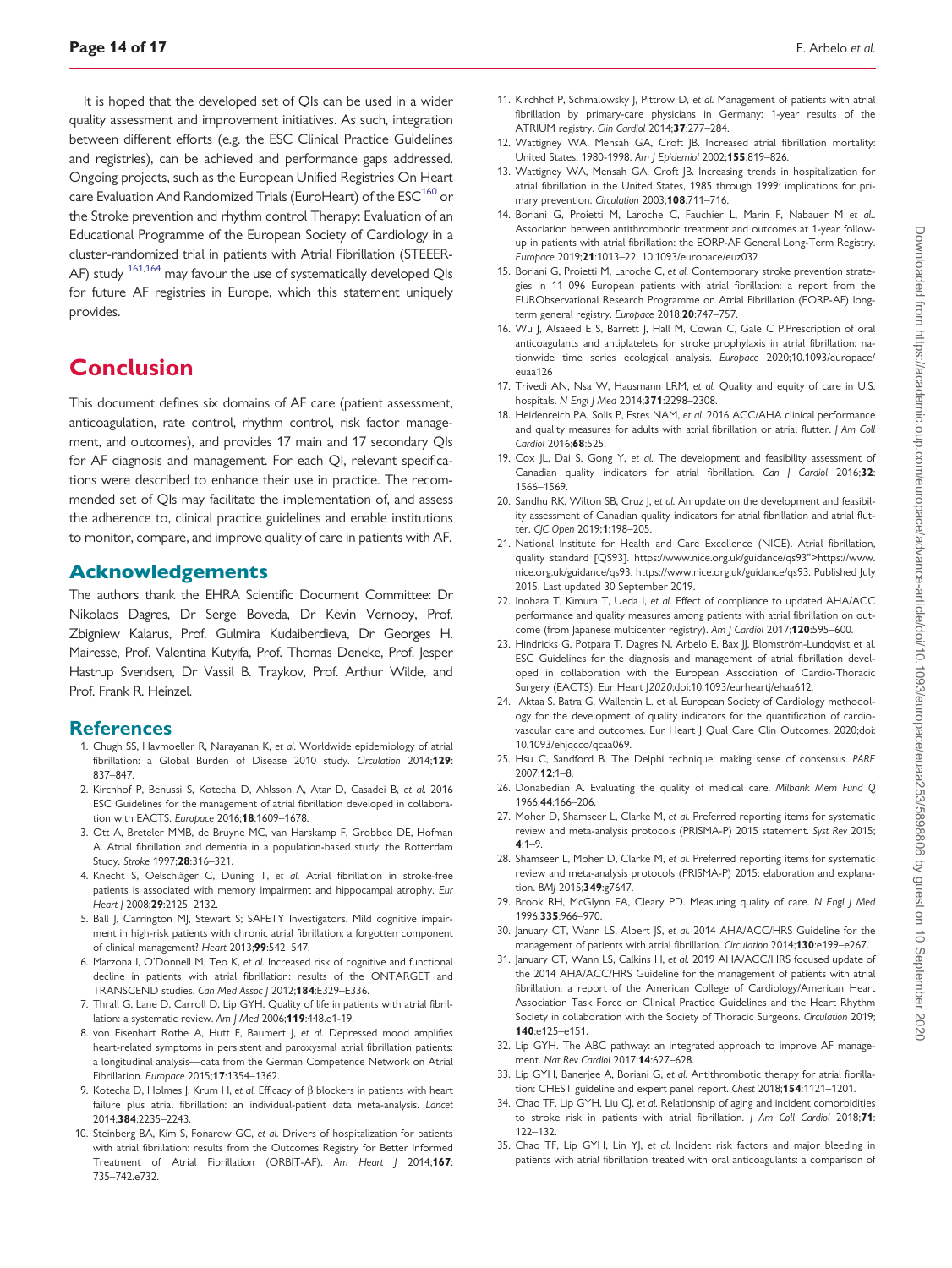<span id="page-14-0"></span>baseline, follow-up and delta HAS-BLED scores with an approach focused on modifiable bleeding risk factors. Thromb Haemost 2018;118:768–777.

- [36](#page-6-0). Borre ED, Goode A, Raitz G, et al. Predicting thromboembolic and bleeding event risk in patients with non-valvular atrial fibrillation: a systematic review. Thromb Haemost 2018;118:2171–2187.
- [37](#page-6-0). Roldan V, Marin F, Manzano-Fernandez S, et al. The HAS-BLED score has better prediction accuracy for major bleeding than CHADS2 or CHA2DS2-VASc scores in anticoagulated patients with atrial fibrillation. J Am Coll Cardiol 2013; 62:2199–2204.
- [38](#page-6-0). Apostolakis S, Lane DA, Buller H, Lip GY. Comparison of the CHADS2, CHA2DS2-VASc and HAS-BLED scores for the prediction of clinically relevant bleeding in anticoagulated patients with atrial fibrillation: the AMADEUS trial. Thromb Haemost 2013;110:1074–1079.
- [39](#page-6-0). Guo Y, Lane DA, Chen Y.Lip GYH; mAFA-II Trial Investigators. Regular Bleeding Risk Assessment Associated with Reduction in Bleeding Outcomes: The Mafa-II Randomized Trial. Am J Med 2020;doi: 10.1016/j.amjmed.2020.03.019
- [40](#page-6-0). Kumar S, Lim E, Covic A, et al. Anticoagulation in concomitant chronic kidney disease and atrial fibrillation: JACC review topic of the week. J Am Coll Cardiol 2019;74:2204–2215.
- [41](#page-7-0). Steffel J, Verhamme P, Potpara TS, et al. The 2018 European Heart Rhythm Association practical guide on the use of non-vitamin K antagonist oral anticoagulants in patients with atrial fibrillation: executive summary. Europace 2018;20: 1231–1242.
- 42. Potpara TS, Polovina MM, Marinkovic JM, Lip GY. A comparison of clinical characteristics and long-term prognosis in asymptomatic and symptomatic patients with first-diagnosed atrial fibrillation: the Belgrade Atrial Fibrillation Study. Int J Cardiol 2013:168:4744-4749.
- 43. Boriani G, Laroche C, Diemberger I, et al. Asymptomatic atrial fibrillation: clinical correlates, management, and outcomes in the EORP-AF pilot general registry. Am | Med 2015;128:509-518.e502.
- 44. Siontis KC, Gersh BJ, Killian JM, et al. Typical, atypical, and asymptomatic presentations of new-onset atrial fibrillation in the community: characteristics and prognostic implications. Heart Rhythm 2016;13:1418–1424.
- [45](#page-7-0). Martinez C, Katholing A, Freedman SB. Adverse prognosis of incidentally detected ambulatory atrial fibrillation: a cohort study. Thromb Haemost 2014; 112:276–286.
- [46](#page-7-0). Welton NJ, McAleenan A, Thom HH, et al. Screening strategies for atrial fibrillation: a systematic review and cost-effectiveness analysis. Health Technol Assess 2017;21:1–236.
- [47](#page-7-0). Pollak WM, Simmons JD, Interian A Jr, et al. Clinical utility of intraatrial pacemaker stored electrograms to diagnose atrial fibrillation and flutter. Pacing Clin Electrophysiol 2001;24:424–429.
- [48](#page-7-0). Kaufman ES, Israel CW, Nair GM, et al. Positive predictive value of devicedetected atrial high-rate episodes at different rates and durations: an analysis from ASSERT. Heart Rhythm 2012;9:1241–1246.
- [49](#page-7-0). Kishore A, Vail A, Majid A, et al. Detection of atrial fibrillation after ischemic stroke or transient ischemic attack: a systematic review and meta-analysis. Stroke 2014;45:520–526.
- [50](#page-7-0). Sposato LA, Cipriano LE, Saposnik G, Ruiz Vargas E, Riccio PM, Hachinski V. Diagnosis of atrial fibrillation after stroke and transient ischaemic attack: a systematic review and meta-analysis. Lancet Neurol 2015;14:377–387.
- 51. Gladstone DJ, Spring M, Dorian P, et al. Atrial fibrillation in patients with cryptogenic stroke. N Engl J Med 2014;370:2467–2477.
- 52. Sanna T, Diener H-C, Passman RS, et al. Cryptogenic stroke and underlying atrial fibrillation. N Engl J Med 2014;370:2478-2486.
- 53. Thijs VN, Brachmann J, Morillo CA, et al. Predictors for atrial fibrillation detection after cryptogenic stroke: results from CRYSTAL AF. Neurology 2016;86: 261–269.
- [54](#page-7-0). Piccini JP Sr, Allred J, Bunch TJ, et al. HRS white paper on atrial fibrillation centers of excellence: rationale, considerations, and goals. Heart Rhythm 2020.; S1547-5271(20)30407.doi:10.1016/j.hrthm.2020.04.033.
- 55. Steinberg BA, Kim S, Fonarow GC, et al. Drivers of hospitalization for patients with atrial fibrillation: results from the Outcomes Registry for Better Informed Treatment of Atrial Fibrillation (ORBIT-AF). Am Heart | 2014;167: 735–742.e732.
- 56. Steinberg BA, Gao H, Shrader P, et al. International trends in clinical characteristics and oral anticoagulation treatment for patients with atrial fibrillation: results from the GARFIELD-AF, ORBIT-AF I, and ORBIT-AF II registries. Am Heart | 2017;194:132-140.
- [57](#page-11-0). Steinberg BA, Shrader P, Pieper K, et al. Frequency and outcomes of reduced dose non-vitamin k antagonist anticoagulants: results from ORBIT-AF II (the Outcomes Registry for Better Informed Treatment of Atrial Fibrillation II). JAMA 2018;7:e007633.
- [58](#page-11-0). Wan Y, Heneghan C, Perera R, et al. Anticoagulation control and prediction of adverse events in patients with atrial fibrillation: a systematic review. Circ Cardiovasc Qual 2008;1:84–91.
- 59. Sjalander S, Sjogren V, Renlund H, Norrving B, Sjalander A. Dabigatran, rivaroxaban and apixaban vs. high TTR warfarin in atrial fibrillation. Thromb Res 2018;167:113–118.
- 60. Amin A, Deitelzweig S, Jing Y, et al. Estimation of the impact of warfarin's timein-therapeutic range on stroke and major bleeding rates and its influence on the medical cost avoidance associated with novel oral anticoagulant use—learnings from ARISTOTLE, ROCKET-AF, and RE-LY trials. *J Thromb Thrombolysis* 2014; 38:150–159.
- [61.](#page-8-0) Al-Khatib SM, Allen LaPointe NM, Chatterjee R, et al. Rate- and rhythm-control therapies in patients with atrial fibrillation: a systematic review. Ann Intern Med 2014;160:760–773.
- 62. Camm AJ. Hopes and disappointments with antiarrhythmic drugs. Int J Cardiol 2017;237:71–74.
- 63. De Vecchis R. Long-term antiarrhythmic drug treatment after atrial fibrillation ablation: does a too obstinate rhythm control strategy bring serious risk of proarrhythmia to ablated patients? Eur Heart J Cardiovasc Pharmacother 2019;5:117–118.
- 64. Fabritz L, Kirchhof P. Predictable and less predictable unwanted cardiac drugs effects: individual pre-disposition and transient precipitating factors. Basic Clin Pharmacol Toxicol 2010;106:263–268.
- 65. Reimold FR, Reynolds MR. Proarrhythmia and death with antiarrhythmic drugs for atrial fibrillation, and the unfulfilled promise of comparative effectiveness research. Am Heart | 2018;205:128-130.
- [66.](#page-8-0) Darby AE, DiMarco JP. Management of atrial fibrillation in patients with structural heart disease. Circulation 2012;125:945–957.
- [67.](#page-8-0) Goldstein RE, Boccuzzi SJ, Cruess D, Nattel S. Diltiazem increases late-onset congestive heart failure in postinfarction patients with early reduction in ejection fraction. The Adverse Experience Committee; and the Multicenter Diltiazem Postinfarction Research Group. Circulation 1991;83:52–60.
- 68. Mont L, Bisbal F, Hernandez-Madrid A, et al. Catheter ablation vs. antiarrhythmic drug treatment of persistent atrial fibrillation: a multicentre, randomized, controlled trial (SARA study). Eur Heart J 2014;35:501-507.
- [69.](#page-9-0) Morillo CA, Verma A, Connolly SJ, et al. Radiofrequency ablation vs antiarrhythmic drugs as first-line treatment of paroxysmal atrial fibrillation (RAAFT-2): a randomized trial. JAMA 2014;311:692–700.
- 70. Hakalahti A, Biancari F, Nielsen JC, Raatikainen MJ. Radiofrequency ablation vs. antiarrhythmic drug therapy as first line treatment of symptomatic atrial fibrillation: systematic review and meta-analysis. Europace 2015:**17**:370–378.
- 71. Di Biase L, Mohanty P, Mohanty S, et al. Ablation versus amiodarone for treatment of persistent atrial fibrillation in patients with congestive heart failure and an implanted device: results from the AATAC multicenter randomized trial. Circulation 2016;133:1637–1644.
- 72. Kuck KH, Brugada J, Furnkranz A, et al. Cryoballoon or radiofrequency ablation for paroxysmal atrial fibrillation. N Engl J Med 2016;374:2235–2245.
- [73.](#page-9-0) Sohara H, Ohe T, Okumura K, et al. HotBalloon ablation of the pulmonary veins for paroxysmal AF: a multicenter randomized trial in Japan. J Am Coll Cardiol 2016;68:2747–2757.
- [74.](#page-9-0) Nyong J, Amit G, Adler AJ, et al. Efficacy and safety of ablation for people with non-paroxysmal atrial fibrillation. Cochrane Database Syst Rev 2016;11: CD012088.
- 75. Nielsen JC, Johannessen A, Raatikainen P, et al. Long-term efficacy of catheter ablation as first-line therapy for paroxysmal atrial fibrillation: 5-year outcome in a randomised clinical trial. Heart 2017;103:368–376.
- 76. Chen C, Zhou X, Zhu M, et al. Catheter ablation versus medical therapy for patients with persistent atrial fibrillation: a systematic review and meta-analysis of evidence from randomized controlled trials. J Interv Card Electrophysiol 2018;52:9-18.
- 77. Packer DL, Mark DB, Robb RA, et al. Effect of catheter ablation vs antiarrhythmic drug therapy on mortality, stroke, bleeding, and cardiac arrest among patients with atrial fibrillation: the CABANA randomized clinical trial. JAMA 2019;321:1261–1274.
- 78. Mark DB, Anstrom KJ, Sheng S, et al. Effect of catheter ablation vs medical therapy on quality of life among patients with atrial fibrillation: the CABANA randomized clinical trial. JAMA 2019;321:1275–1285.
- 79. Blomstrom-Lundqvist C, Gizurarson S, Schwieler J, et al. Effect of catheter ablation vs antiarrhythmic medication on quality of life in patients with atrial fibrillation: the CAPTAF randomized clinical trial. JAMA 2019;321:1059-1068.
- 80. Teh AW, Kistler PM, Lee G, et al. Electroanatomic remodeling of the left atrium in paroxysmal and persistent atrial fibrillation patients without structural heart disease. J Cardiovasc Electrophysiol 2012;23:232-238.
- 81. D'Ascenzo F, Corleto A, Biondi-Zoccai G, et al. Which are the most reliable predictors of recurrence of atrial fibrillation after transcatheter ablation?: a meta-analysis. Int J Cardiol 2013;167:1984–1989.
- 82. Berruezo A, Tamborero D, Mont L, et al. Pre-procedural predictors of atrial fibrillation recurrence after circumferential pulmonary vein ablation. Eur Heart J 2007;28:836–841.
- 83. Nedios S, Kosiuk J, Koutalas E, et al. Comparison of left atrial dimensions in CT and echocardiography as predictors of long-term success after catheter ablation of atrial fibrillation. J Interv Card Electrophysiol 2015;43:237-244.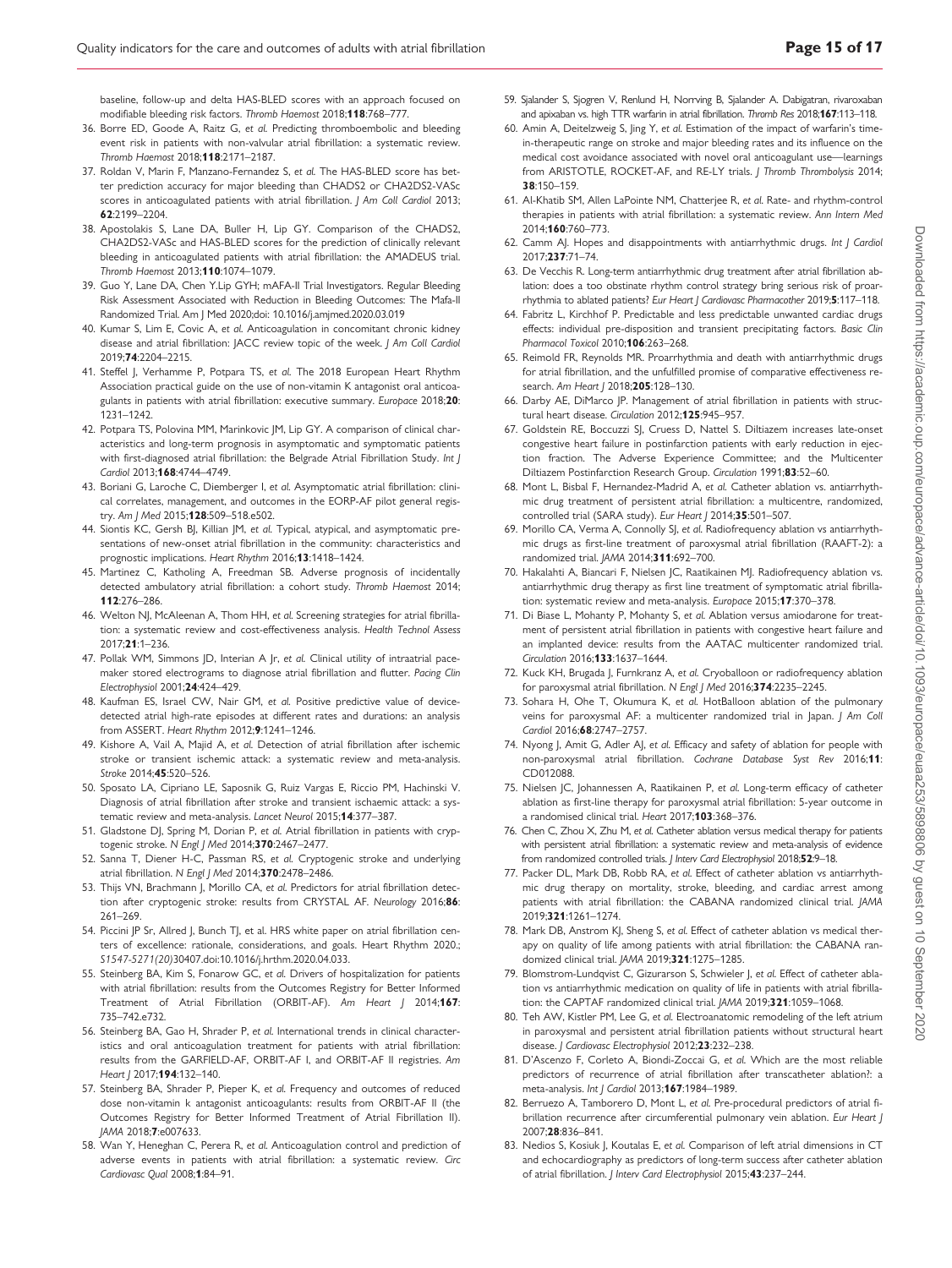- <span id="page-15-0"></span>84. Njoku A, Kannabhiran M, Arora R, et al. Left atrial volume predicts atrial fibrillation recurrence after radiofrequency ablation: a meta-analysis. Europace 2018; 20:33–42.
- 85. Costa FM, Ferreira AM, Oliveira S, et al. Left atrial volume is more important than the type of atrial fibrillation in predicting the long-term success of catheter ablation. Int | Cardiol 2015;184:56-61.
- 86. Marrouche NF, Wilber D, Hindricks G, et al. Association of atrial tissue fibrosis identified by delayed enhancement MRI and atrial fibrillation catheter ablation: the DECAAF study. JAMA 2014;311:498–506.
- 87. Natale A, Reddy VY, Monir G, et al. Paroxysmal AF catheter ablation with a contact force sensing catheter: results of the prospective, multicenter SMART-AF trial. J Am Coll Cardiol 2014;64(7):647–656.
- 88. Arbelo E, Guiu E, Ramos P, et al. Benefit of left atrial roof linear ablation in paroxysmal atrial fibrillation: a prospective, randomized study. J Am Heart Assoc 2014;3(5):e000877.
- 89. McLellan AJ, Ling LH, Azzopardi S, et al. A minimal or maximal ablation strategy to achieve pulmonary vein isolation for paroxysmal atrial fibrillation: a prospective multi-centre randomized controlled trial (the Minimax study). Eur Heart J 2015;36:1812–1821.
- 90. Verma A, Jiang CY, Betts TR, et al. Approaches to catheter ablation for persistent atrial fibrillation. N Engl J Med 2015;372:1812–1822.
- 91. Luik A, Radzewitz A, Kieser M, et al. Cryoballoon versus open irrigated radiofrequency ablation in patients with paroxysmal atrial fibrillation: the prospective, randomized, controlled, noninferiority FreezeAF Study. Circulation 2015;132: 1311–1319.
- 92. Dukkipati SR, Cuoco F, Kutinsky I, et al. Pulmonary vein isolation using the visually guided laser balloon: a prospective, multicenter, and randomized comparison to standard radiofrequency ablation. J Am Coll Cardiol 2015;66: 1350–1360.
- 93. Reddy VY, Dukkipati SR, Neuzil P, et al. Randomized, controlled trial of the safety and effectiveness of a contact force-sensing irrigated catheter for ablation of paroxysmal atrial fibrillation: results of the TactiCath Contact Force Ablation Catheter Study for Atrial Fibrillation (TOCCASTAR) study. Circulation 2015; 132:907–915.
- 94. Scherr D, Khairy P, Miyazaki S, et al. Five-year outcome of catheter ablation of persistent atrial fibrillation using termination of atrial fibrillation as a procedural endpoint. Circ Arrhythm Electrophysiol 2015;8:18-24.
- 95. Kuck KH, Hoffmann BA, Ernst S, et al. Impact of complete versus incomplete circumferential lines around the pulmonary veins during catheter ablation of paroxysmal atrial fibrillation: results from the Gap-Atrial Fibrillation-German Atrial Fibrillation Competence Network 1 trial. Circ Arrhythm Electrophysiol 2016;9:e003337.
- 96. Nery PB, Belliveau D, Nair GM, et al. Relationship between pulmonary vein reconnection and atrial fibrillation recurrence: a systematic review and metaanalysis. JACC Clin Electrophysiol 2016;2:474–483.
- 97. Bassiouny M, Saliba W, Hussein A, et al. Randomized study of persistent atrial fibrillation ablation: ablate in sinus rhythm versus ablate complex-fractionated atrial electrograms in atrial fibrillation. Circ Arrhythm Electrophysiol 2016;9:e003596.
- 98. Hindricks G, Sepehri Shamloo A, Lenarczyk R, et al. Catheter ablation of atrial fibrillation: current status, techniques, outcomes and challenges. Kardiol Pol 2018;76:1680–1686.
- 99. Pathak RK, Middeldorp ME, Lau DH, et al. Aggressive risk factor reduction study for atrial fibrillation and implications for the outcome of ablation: the ARREST-AF cohort study. J Am Coll Cardiol 2014;64:2222–2231.
- [100.](#page-9-0) Pathak RK, Elliott A, Middeldorp ME, et al. Impact of CARDIOrespiratory FITness on arrhythmia recurrence in obese individuals with atrial fibrillation: the CARDIO-FIT study. J Am Coll Cardiol 2015;66:985–996.
- 101. Pathak RK, Middeldorp ME, Meredith M, et al. Long-term effect of goal-directed weight management in an atrial fibrillation cohort: a long-term follow-up study (LEGACY). J Am Coll Cardiol 2015;65:2159–2169.
- [102.](#page-9-0) Donnellan E, Wazni OM, Kanj M, et al. Association between pre-ablation bariatric surgery and atrial fibrillation recurrence in morbidly obese patients undergoing atrial fibrillation ablation. Europace 2019;21:1476-1483.
- 103. Donnellan E, Aagaard P, Kanj M, et al. Association between pre-ablation glycemic control and outcomes among patients with diabetes undergoing atrial fibrillation ablation. JACC Clin Electrophysiol 2019;5:897–903.
- 104. Voskoboinik A, Kalman JM, De Silva A, et al. Alcohol abstinence in drinkers with atrial fibrillation. N Engl J Med 2020;382:20-28.
- [105.](#page-9-0) Elliott AD, Linz D, Mishima R, et al. Association between physical activity and risk of incident arrhythmias in 402 406 individuals: evidence from the UK Biobank cohort. Eur Heart | 2020;41:1479-1486.
- 106. Lau DH, Nattel S, Kalman JM, Sanders P. Modifiable risk factors and atrial fibrillation. Circulation 2017;136:583–596.
- [107.](#page-9-0) Abed HS, Wittert GA, Leong DP, et al. Effect of weight reduction and cardiometabolic risk factor management on symptom burden and severity in patients with atrial fibrillation: a randomized clinical trial. JAMA 2013:310:2050-2060
- [108](#page-9-0). Lavie CJ, Thomas RJ, Squires RW, Allison TG, Milani RV. Exercise training and cardiac rehabilitation in primary and secondary prevention of coronary heart disease. Mayo Clin Proc 2009;84:373–383.
- 109. Mont L. Arrhythmias and sport practice. Heart 2010;96(5):398–405.
- 110. Menezes AR, Lavie CI, De Schutter A, et al. Lifestyle modification in the prevention and treatment of atrial fibrillation. Prog Cardiovasc Dis 2015;58:117–125.
- 111. Conen D, Albert CM. Alcohol consumption and risk of atrial fibrillation: how much is too much? J Am Coll Cardiol 2014:64:290-292.
- 112. Larsson SC, Drca N, Wolk A. Alcohol consumption and risk of atrial fibrillation: a prospective study and dose-response meta-analysis. J Am Coll Cardiol 2014;64: 281–289.
- 113. Pisters R, Lane DA, Marin F, Camm AJ, Lip GY. Stroke and thromboembolism in atrial fibrillation. Circ J 2012;76:2289–2304.
- 114. Freedman B, Camm J, Calkins H, et al. Screening for atrial fibrillation: a report of the AF-SCREEN international collaboration. Circulation 2017;135:1851–1867.
- [115](#page-9-0). Epstein LJ, Kristo D, Strollo PJ Jr, et al. Clinical guideline for the evaluation, management and long-term care of obstructive sleep apnea in adults. JCSM 2009;5: 263–276.
- [116](#page-9-0). Linz D, McEvoy RD, Cowie MR, et al. Associations of obstructive sleep apnea with atrial fibrillation and continuous positive airway pressure treatment: a review. JAMA Cardiol 2018;3:532–540.
- [117](#page-9-0). Lip GYH, Coca A, Kahan T, et al. Hypertension and cardiac arrhythmias: a consensus document from the European Heart Rhythm Association (EHRA) and ESC Council on Hypertension, endorsed by the Heart Rhythm Society (HRS), Asia-Pacific Heart Rhythm Society (APHRS) and Sociedad Latinoamericana de Estimulacion Cardiaca y Electrofisiologia (SOLEACE). Europace 2017;19:891–911.
- [118](#page-9-0). Hobbs FD, Fitzmaurice DA, Mant J, et al. A randomised controlled trial and cost-effectiveness study of systematic screening (targeted and total population screening) versus routine practice for the detection of atrial fibrillation in people aged 65 and over: the SAFE study. Health Technol Assess 2005;9:iii-iv, ix-x,  $1 - 74$
- [119](#page-9-0). Pallisgaard JL, Schjerning AM, Lindhardt TB, et al. Risk of atrial fibrillation in diabetes mellitus: a nationwide cohort study. Eur J Prev Cardiol 2016;23:621-627.
- [120](#page-9-0). Wynn GJ, Todd DM, Webber M, et al. The European Heart Rhythm Association symptom classification for atrial fibrillation: validation and improvement through a simple modification. Europace 2014:16:965-972.
- [121](#page-9-0). Friberg L, Rosenqvist M, Lip GYH. Evaluation of risk stratification schemes for ischaemic stroke and bleeding in 182 678 patients with atrial fibrillation: the Swedish Atrial Fibrillation cohort study. Eur Heart J 2012;33:1500-1510.
- [122](#page-9-0). Schulman S, Kearon C. Definition of major bleeding in clinical investigations of antihemostatic medicinal products in non-surgical patients. *| Thromb Haemost* 2005;3:692–694.
- [123](#page-9-0). Schulman S, Angeras U, Bergqvist D, et al. Definition of major bleeding in clinical investigations of antihemostatic medicinal products in surgical patients. J Thromb Haemost 2010;8:202–204.
- [124](#page-9-0). Calvert M, Kyte D, Price G, Valderas JM, Hjollund NH. Maximising the impact of patient reported outcome assessment for patients and society. BMJ (Clinical Research ed.) 2019;364:k5267.
- 125. Rotenstein LS, Huckman RS, Wagle NW. Making patients and doctors happier: the potential of patient-reported outcomes. N Engl | Med 2017;377:1309-1312.
- 126. Steinberg BA, Dorian P, Anstrom KJ, et al. Patient-reported outcomes in atrial fibrillation research: results of a Clinicaltrials.gov analysis. JACC Clin Electrophysiol 2019;5:599–605.
- 127. Aliot E, Botto GL, Crijns HJ, Kirchhof P. Quality of life in patients with atrial fibrillation: how to assess it and how to improve it. Europace 2014;16:787-796.
- [128](#page-10-0). Ware J Jr, Kosinski M, Keller SD. A 12-item short-form health survey: construction of scales and preliminary tests of reliability and validity. Med Care 1996;34: 220–233.
- [129](#page-10-0). Kotecha D, Ahmed A, Calvert M, Lencioni M, Terwee CB, Lane DA. Patientreported outcomes for quality of life assessment in atrial fibrillation: a systematic review of measurement properties. PloS One 2016;11:e0165790.
- [130](#page-10-0). Spertus J, Dorian P, Bubien R, et al. Development and validation of the Atrial Fibrillation Effect on QualiTy-of-Life (AFEQT) questionnaire in patients with atrial fibrillation. Circ Arrhythm Electrophysiol 2011;4:15–25.
- 131. Singh SN, Tang XC, Singh BN, et al. Quality of life and exercise performance in patients in sinus rhythm versus persistent atrial fibrillation: a Veterans Affairs Cooperative Studies Program Substudy. J Am Coll Cardiol 2006;48:721–730.
- 132. Dorian P, Guerra PG, Kerr CR, et al. Validation of a new simple scale to measure symptoms in atrial fibrillation. Circ Arrhythm Electrophysiol 2009;2:218–224.
- 133. Dorian P, Jung W, Newman D, et al. The impairment of health-related quality of life in patients with intermittent atrial fibrillation: implications for the assessment of investigational therapy. J Am Coll Cardiol 2000;36:1303–1309.
- [134](#page-3-0). Seligman WH, Das-Gupta Z, Jobi-Odeneye AO, et al. Development of an international standard set of outcome measures for patients with atrial fibrillation: a report of the International Consortium for Health Outcomes Measurement (ICHOM) atrial fibrillation working group. Eur Heart J 2020;41:1132–1140.